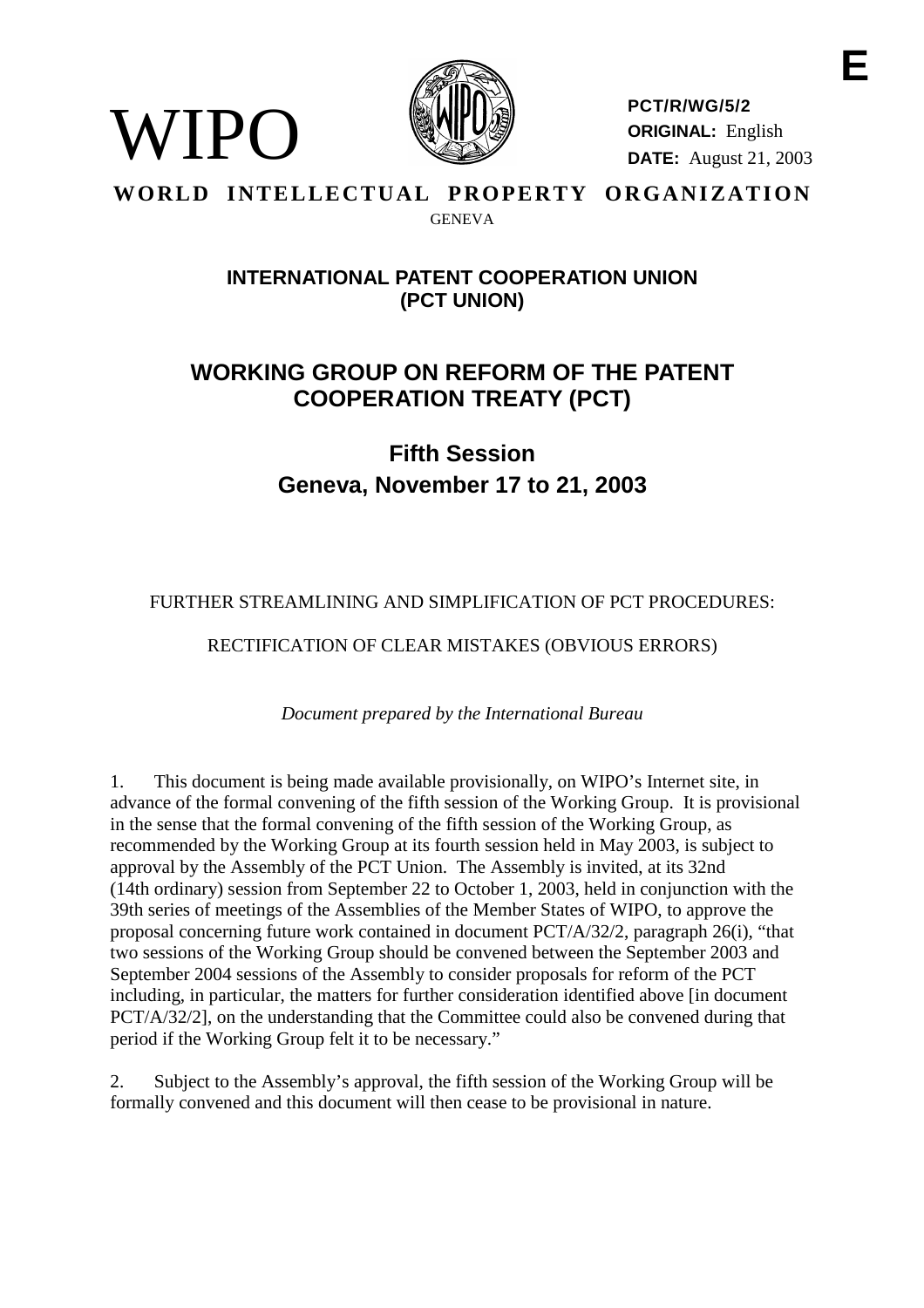#### BACKGROUND

3. The present document reproduces the contents of document PCT/R/WG/4/4 Add.2, which was submitted to the fourth session of the Working Group, held in Geneva from May 19to 23, 2003. Having regard to the time available, discussions on that document were deferred until this session (see the summary of the fourth session of the Working Group by the Chair, document PCT/R/WG/4/14, paragraph 104).

4. At its first session, held on November 12 to 16,2001, the Working Group discussed a proposal by the United States of America that Rule  $91<sup>1</sup>$ beamended to limit the rectification of obvious errors to errors occurring in the request and to eliminate the rectification of obvious errors in the description, claims, drawings, and abstract of interna tional applications (seedocument  $PCT/R/WG/1/4$ , paragraphs 8to 12). Those discussions are summarized in document PCT/R/WG/1/9, as follows:

"ProposaltoamendRule91(seedocumentPCT/R/WG/1/4)

"34. The comments and concerns expressed by various delega tions included the following:

(i) while some delegations expressed support for the approach taken in the proposal, others felt that the correction of obvious errors should not be limited to errors occurring in the request but should continue to be possib lealso with regard to such a lead to such a lead to such a lead to such a lead to such a lead to such a lead to such a lead to such a lead to such a lead to such a errors in the description, claims and drawings; any such requests for correction should be dealt with as early as possible during the international phase rather than by individual [designated Offices] in the national phase;

(ii) noting the workload of Offices indealing with request sunder present Rule 91, it was recognized that a balanced solution would have to be found which would continue to give applicants the flexibility needed to correct obvious errors without putting to o heavy aburden on Offices dealing with requests for rectifications;

(iii) noting ongoing discussions in the context of the draft [Substantive Patent Law Treaty], some delegations expressed their desire for a review of the present definition of "obvious error" under Rule 91.1(b).

"35. It was agreed that the proposal to amend Rule 91 should not be included in revised drafts to be prepared by the International Bureau, although delegations may wish to further consider the matter in the light of the discuss ion."

5. For the second session of the Working Group, the International Bureau prepared a paper (document PCT/WG/2/6) outlining possible further PLT -related changes to the PCT. In

<sup>&</sup>lt;sup>1</sup> References in this document to "Articles" and "Rules" are to those of the Patent Cooperation Treaty (PCT) and the Regulations under the PCT ("the Regulations"), or to such provisions as proposed to be amended or added, as the case may be. References to "national laws," "national applications," "the national phase," etc., include reference to regional laws, regional applications, the regional phase, etc. References to "PLTArticles" and "PLTRules" are to those of the Patent Law Treaty (PLT) and the Regulations under the PLT.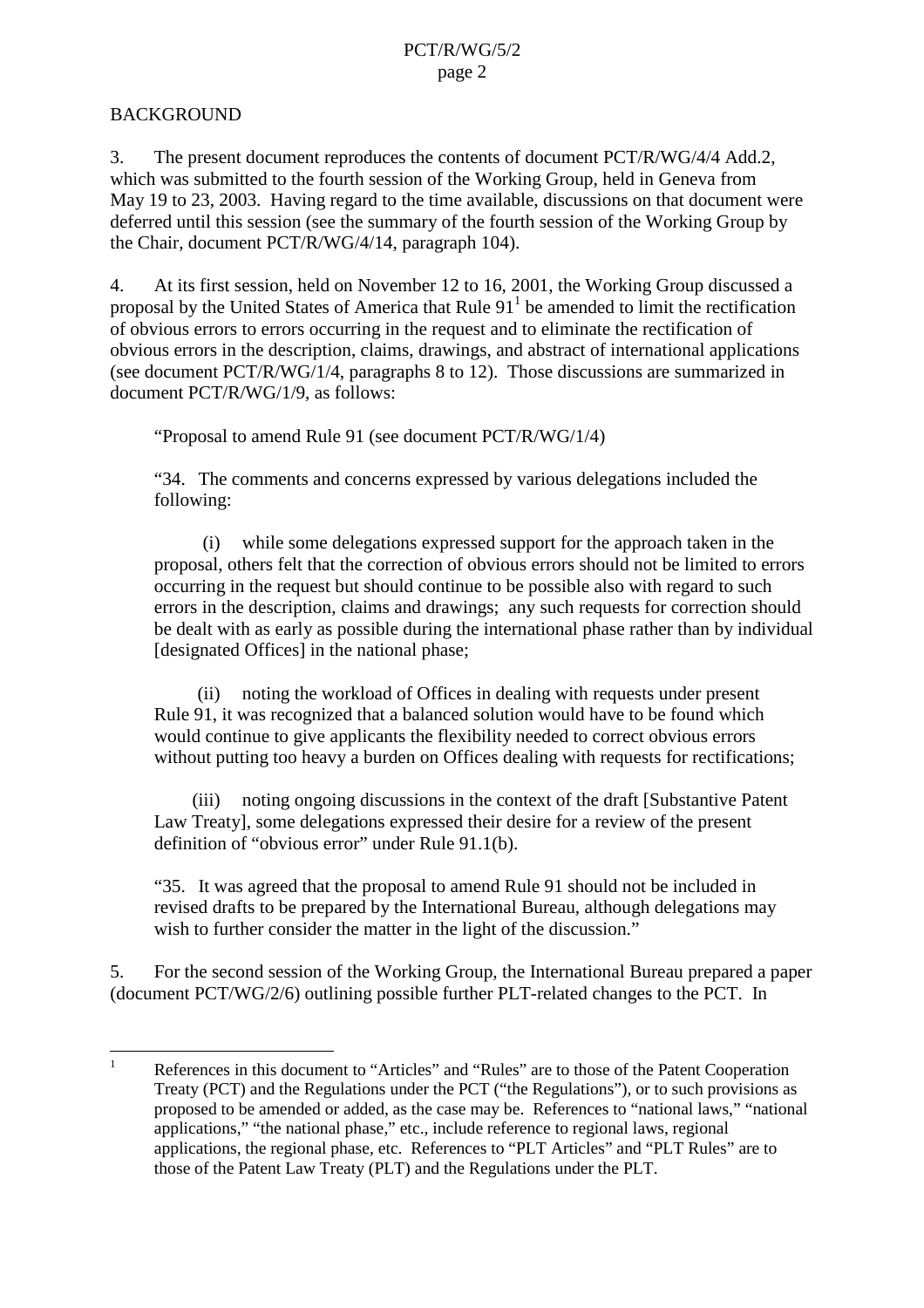#### PCT/R/WG/5/2 page 3

relation to the correction of mistakes under PLTR ule 18, paragraph 14 of that document explained:

"Correction of mistakes

"14. The PLT sets out the requirements that a Contracting Party is permitted to apply as regards requests for correction by the Office of mistakes in respect of an application (see PLTRule 18). Inparticular, it sets out the contents of the request that an Office may require; it also obliges the Office to notify the applicant of any non -compliance with one or more applicable requirements and to provide the applicant with an opportunity to subsequently comply with those requirements. However, it does not regulate what mistakes may be corrected. PCTRule 91.1 provides for rectification of obvious errors in the international application or other papers. However, it does not set out any requirements as to the contents of the request for rectification. It also does not require the receiving Office, International Searching Authority or International Preliminary Examining Authority or International Bureau, as the case may be, to notify the applicant of any non -compliance with one or more applicable requirements and to provide the applicant with an opportunity to subsequently comply with those requirements."

6. However, it was uggested "that any proposal stoal inter-section proposed to all gnthe PCT with PLT Rule 18 in the above respects not be presented to the Working Group until a future session, as this does not appear to be a matter of high priority" (seed ocument PCT/WG/2/6, paragraph 15; the Working Group at its second session was un able in the time available to consider document PCT/WG/2/6 (seedocument PCT/WG/2/12, paragraph 59)).

7. During its third session, the Working Group reviewed a proposal by the Representative of the European Patent Office (EPO) that Rule 91.1(b) be amended so as to refer to a "person skilled in the art" rather than "anyone" when determining whether are ctification offered by the applicant was "obvious" under Rule 91.1(b). Several delegations supported the proposal and also expressed the view that, in general, Rule 91 was unnecessarily strict. It was agreed that the EPO and the International Bureau should work to gether to review Rule 91 and to submit a written proposal for consideration by the Working Group (see the summary of the Chair of the third session of the Working Group, document PCT/R/WG/3/5, paragraph 64).

8. The Annex to this document contains proposals to amend Rule 91 accordingly, and proposals for consequential amendments of Rules 12,48,66 and 70. For information and clarity, the proposals for amendment of Rule 91 are presented both in the form of a "clean" text of the Rule 91 as it would stand after amendment and in the form of a marked -up text of Rule91 as proposed to be amended.

> *9. The Working Group is invited to consider the proposals contained in the Annex.*

> > [Annexfollows]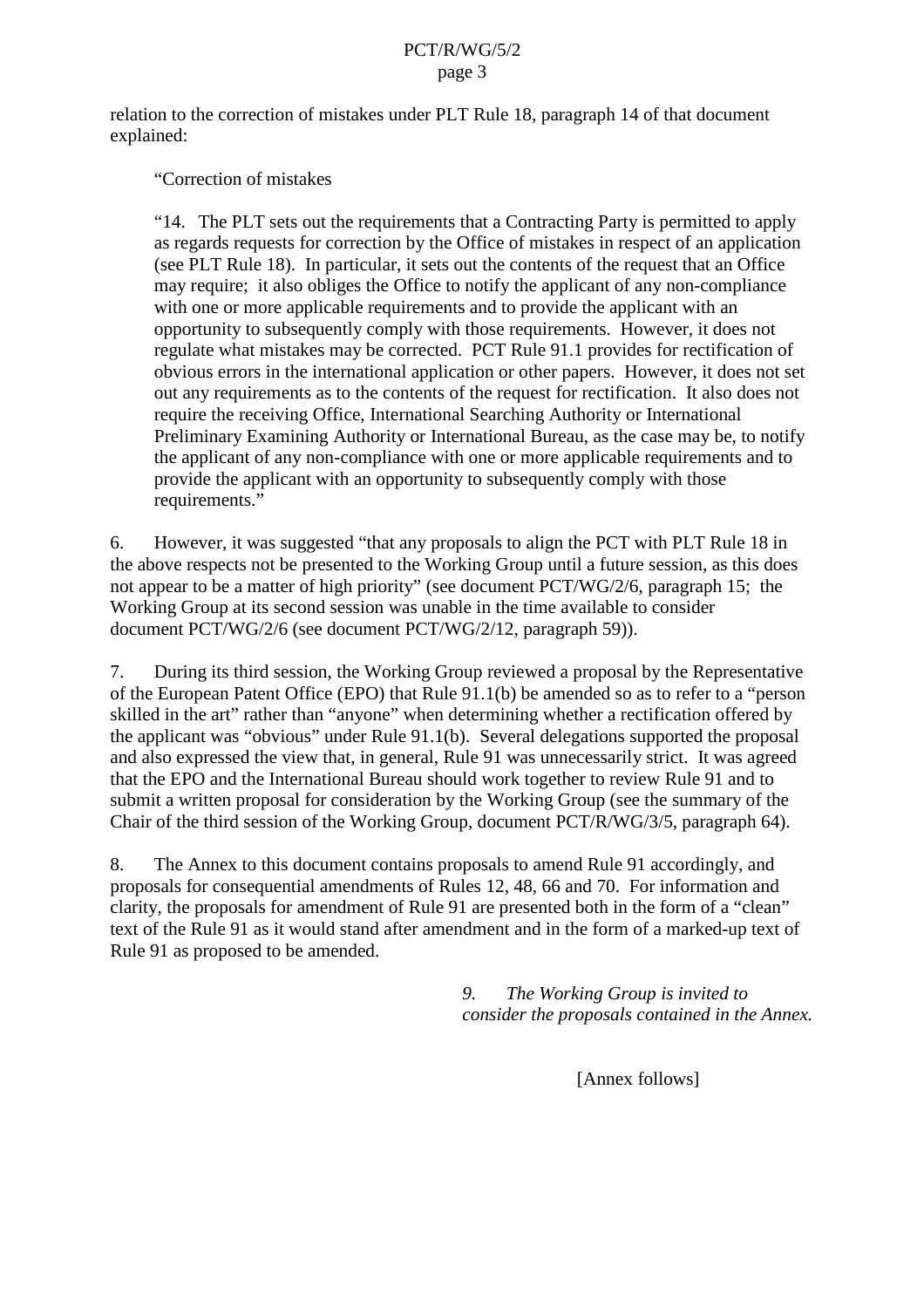#### PCT/R/WG/5/2

#### ANNEX

## PROPOSED AMENDMENTS OF THE PCT REGULATIONS:  $^{\,2}$

#### RECTIFICATION OF CLE ARMISTAKES (OBVIOUS ERRORS)

#### **TABLEOFCONTENTS**

| Rule12LanguageoftheInternationalApplicationandTranslationforthePurposesof                                                                                                                        |  |
|--------------------------------------------------------------------------------------------------------------------------------------------------------------------------------------------------|--|
|                                                                                                                                                                                                  |  |
|                                                                                                                                                                                                  |  |
|                                                                                                                                                                                                  |  |
|                                                                                                                                                                                                  |  |
|                                                                                                                                                                                                  |  |
| 48.1                                                                                                                                                                                             |  |
|                                                                                                                                                                                                  |  |
|                                                                                                                                                                                                  |  |
| Rule66ProcedureBeforetheInternationalPreliminaryExaminingAuthority manufactureBeforetheInternationalPreliminaryExaminingAuthority manufactureBeforetheInternationalPreliminaryExaminingAuthority |  |
|                                                                                                                                                                                                  |  |
|                                                                                                                                                                                                  |  |
|                                                                                                                                                                                                  |  |
| Rule70InternationalPreliminaryReportonPatentabilitybytheInternational<br>PreliminaryExaminingAuthority(International PreliminaryExamination                                                      |  |
|                                                                                                                                                                                                  |  |
|                                                                                                                                                                                                  |  |
|                                                                                                                                                                                                  |  |
|                                                                                                                                                                                                  |  |
| Rule91["clean"copy ]RectificationofMistakesintheInternationalApplicationand                                                                                                                      |  |
|                                                                                                                                                                                                  |  |
|                                                                                                                                                                                                  |  |
|                                                                                                                                                                                                  |  |
|                                                                                                                                                                                                  |  |
| Rule91["marked -up"copy] RectificationofMistakesintheInternationalApplication                                                                                                                    |  |
|                                                                                                                                                                                                  |  |
| 91.1                                                                                                                                                                                             |  |
|                                                                                                                                                                                                  |  |
|                                                                                                                                                                                                  |  |
|                                                                                                                                                                                                  |  |

<sup>&</sup>lt;sup>2</sup> Proposed additions and deletions are indicated, respectively, by underlining and striking through the text concerne d. Certain provisions that are not proposed to be amended may be included for ease of reference.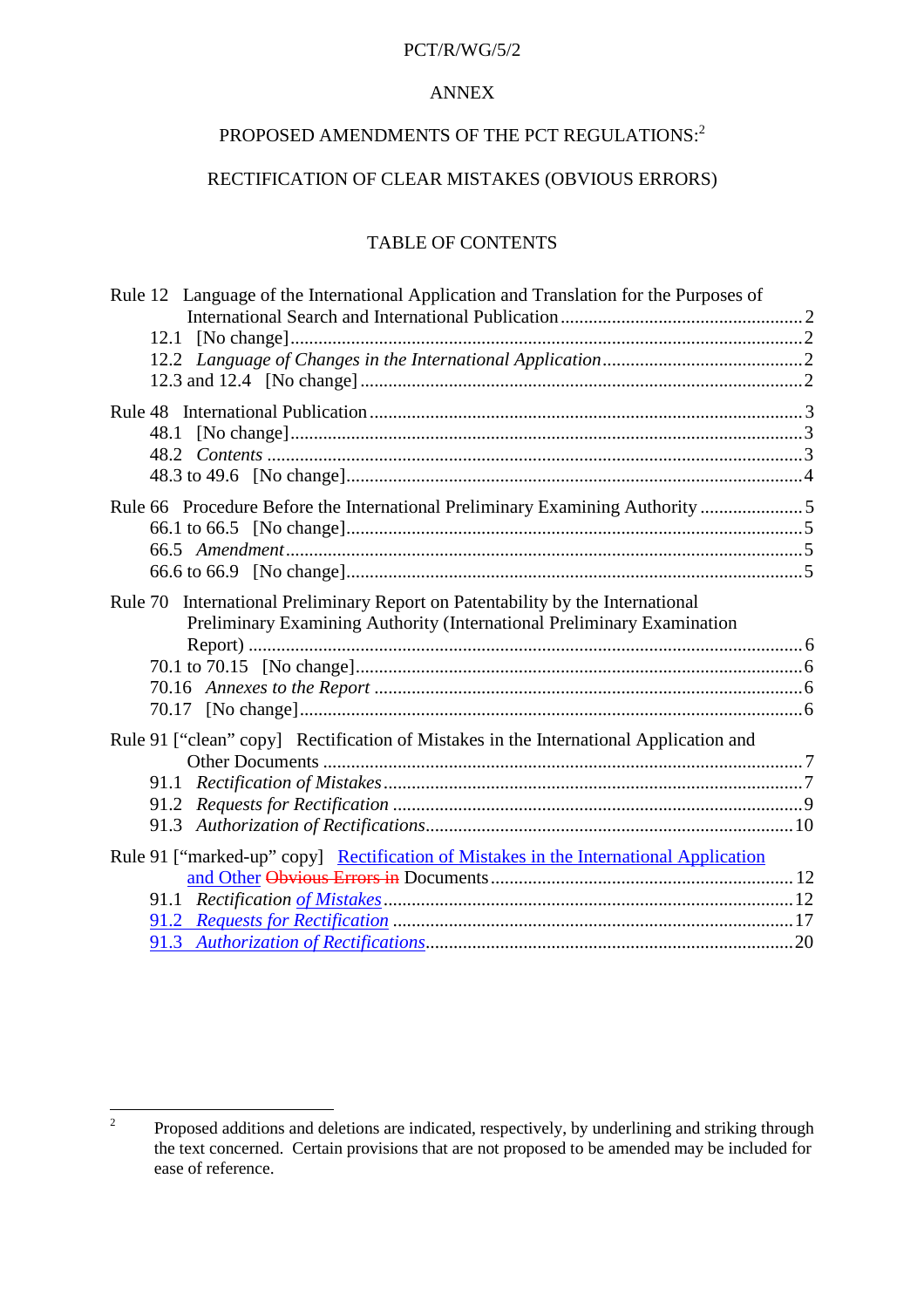# PCT/R/WG/5/2

Annex, page 2

#### **Rule 12**

#### **Language of the International Application and Translation**

#### <span id="page-4-0"></span>**for the Purposes of Inte rnational Search and International Publication**

12.1 [Nochange]

12.2 *Language of Changes in the International Application*

(a) [Nochange]

(b) Any rectification under Rule 91.1 of a mistake an obvious error-in the international application shall be in the language in which the application is filed, provided that:

[COMMENT:Consequential on the proposed amendment of Rule 91 (see below).]

 $(i)$  and  $(ii)$  [No change]

(c) [Nochange]

12.3 and 12.4 [No change]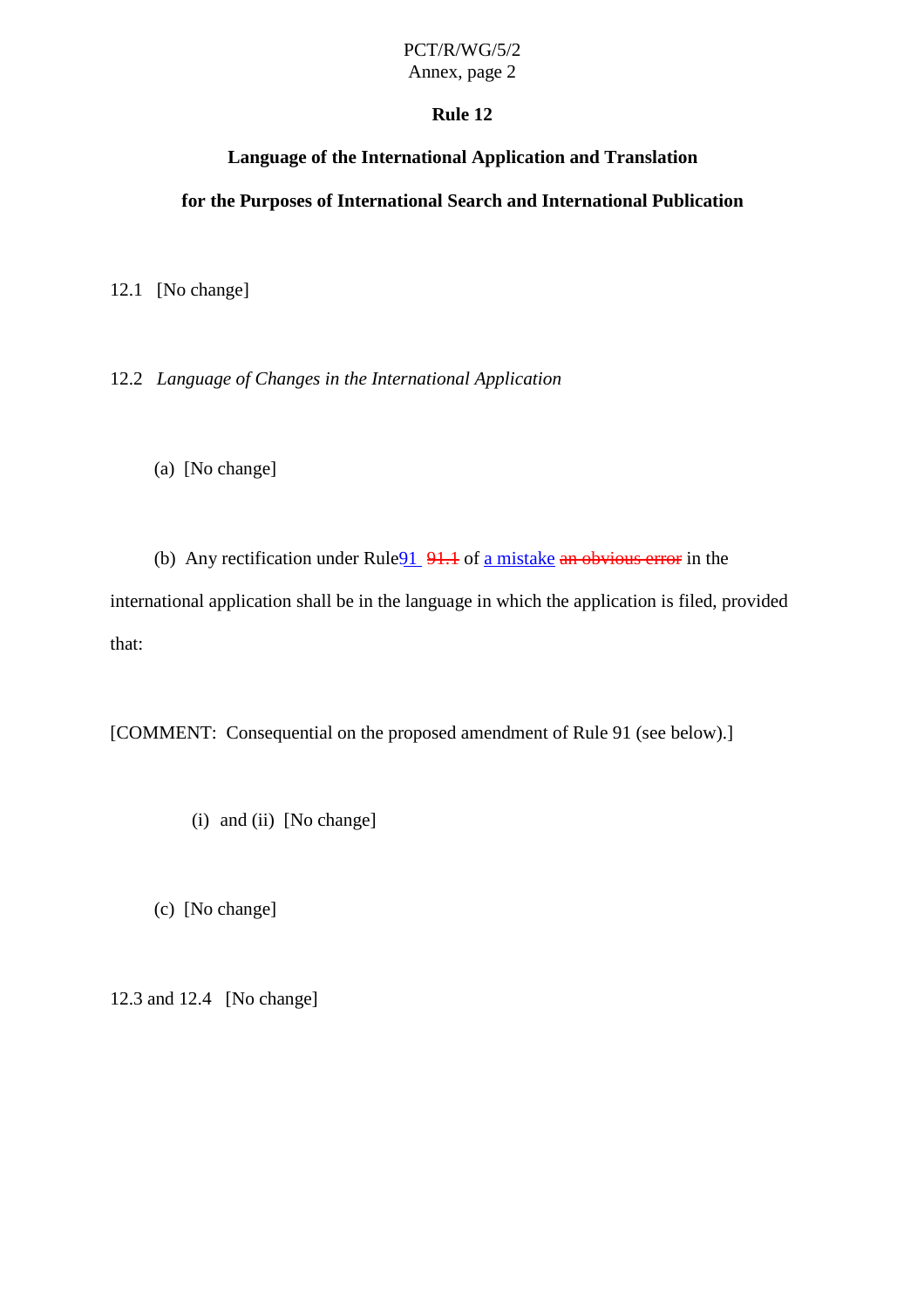#### **Rule 48**

#### **International Publication**

<span id="page-5-0"></span>48.1 [Nochange]

48.2 *Contents*

(a) The pamphlet shall contain:

(i) to (vi) [No change]

(vii) any request for rectification of a mistake, any reasons and any comments referred to in Rule 91.3(d) where the request for publication under Rule 91.3(d) wa sreceived by the International Bureau before the completion of the technical preparations for international publication referred to inthe third sentence of Rule 91.1(f) , ,

 $(viii) to (x)$  [No change]

 $(b)$  to  $(h)$  [No change]

(h-*bis*) If the authorization for rectification of a mistake in the international application referred to in Rule 91.1(b)(i) and (ii) is received by the International Bureau after completion of the technical preparations for international publication, either the pamphlet (containing the e international application as rectified) will be republished or a statement reflecting all the rectifications will be published. In the latter case, at least the front page shall be republished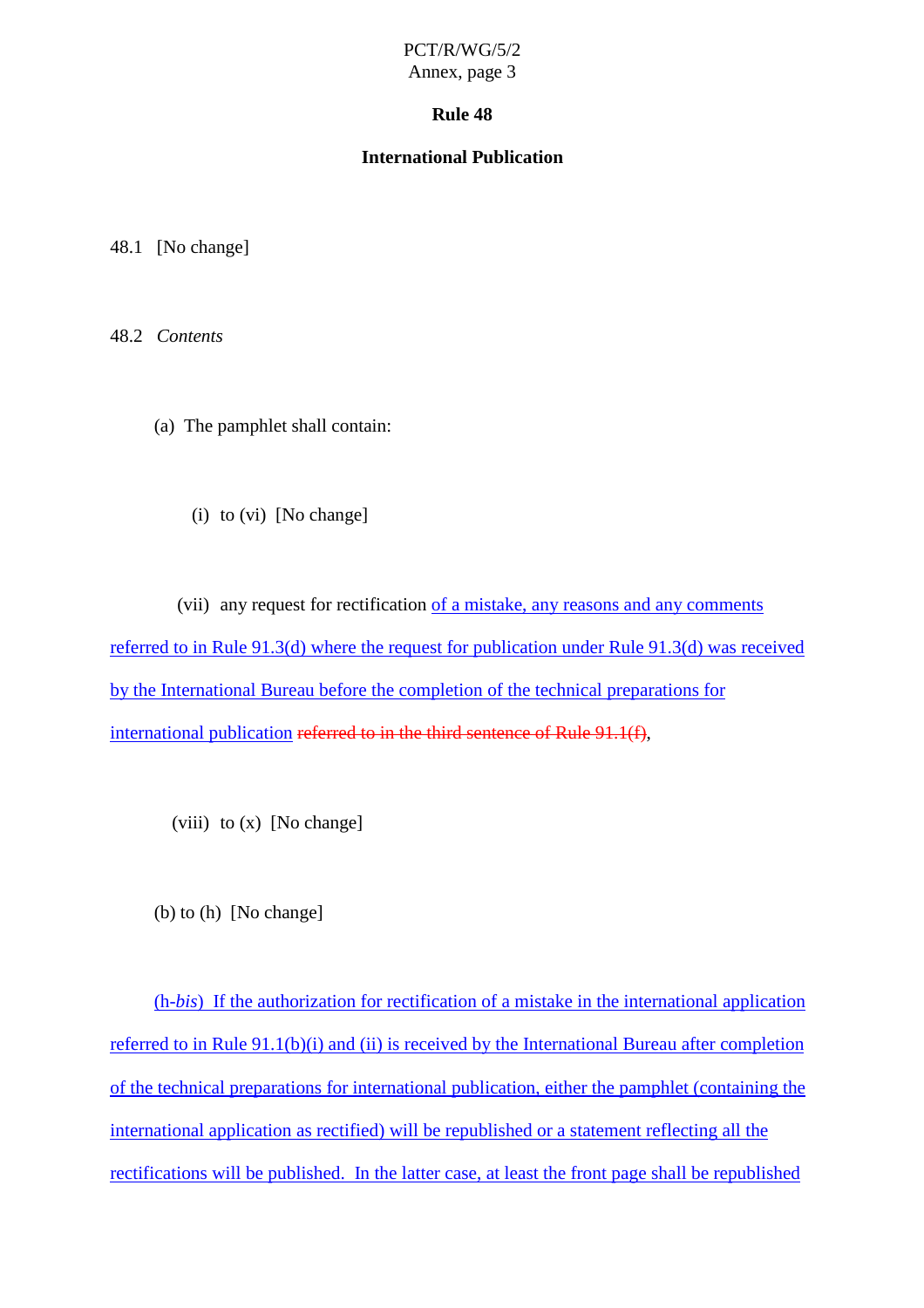<span id="page-6-0"></span>and the sheets containing the rectifications, or the replace ment pages and the letter furnished under Rule  $91.2(c)$ , as the case may be, shall be published.

(i) The Administrative Instructions shall determine the cases in which the various alternatives referred to inparagraphs (g)  $\frac{1}{2}$  and (h) and (h -*bis*) shall apply . Such determination shall depend on the volume and complexity of the amendments or rectifications and/or the volume of the international application and the cost factors.

(i) If the request for publication under Rule 91.3(d) was received by the Interna tional Bureau after the completion of the technical preparations for international publication, the request for rectification, any reasons and any comments referred to in Rule 91.3(d) shall be promptly published after the receipt of the request for publica tion, and the front page shall be republished.

[COMMENT:The proposed amendments of Rule 48.2 are consequential on the proposed change of approach with regard to the time limit within which a request for rectification of a mistake may be made; see propos ednew Rule 91.2(a), below.

48.3 to 49.6 [No change]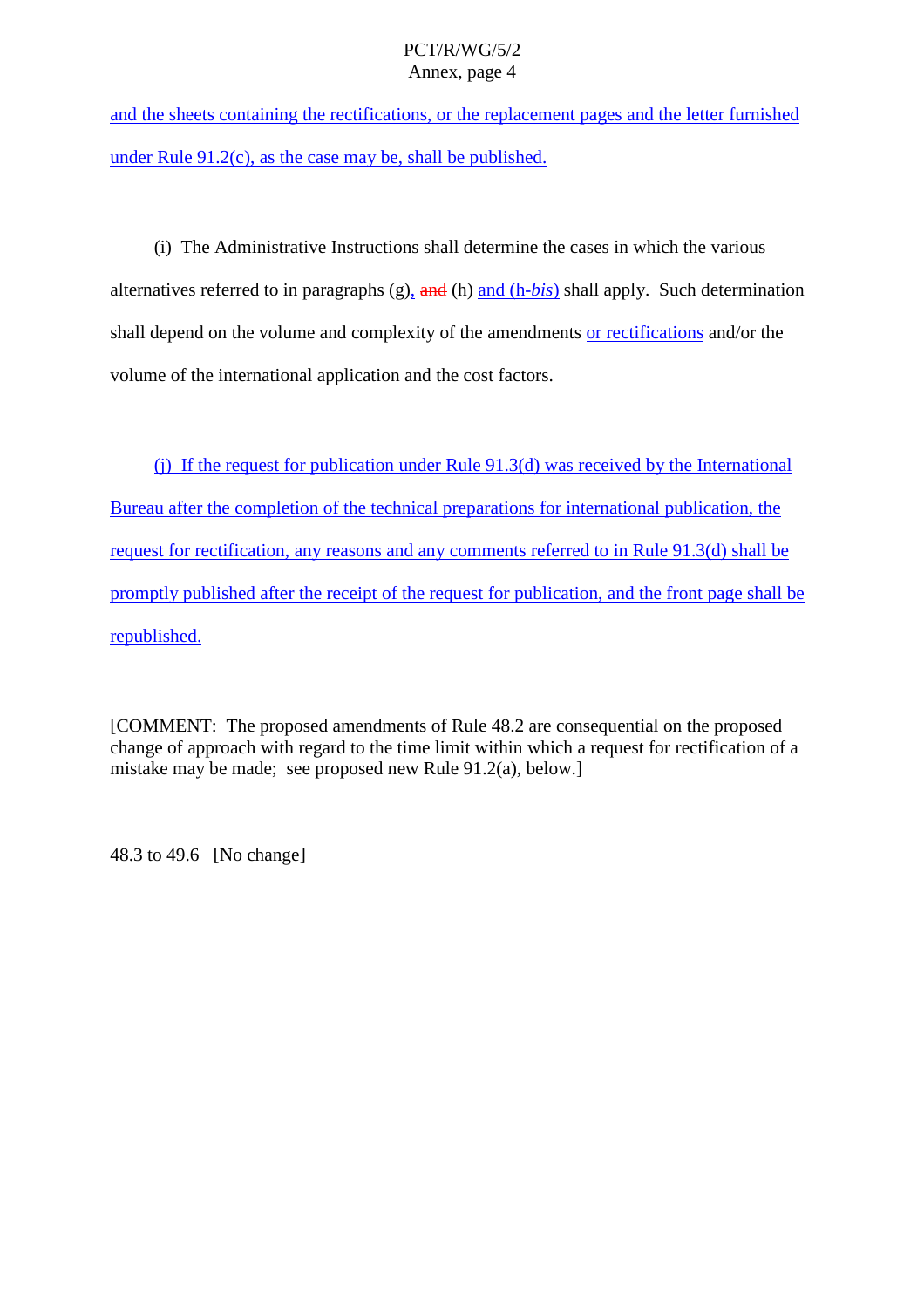# PCT/R/WG/5/2

## Annex, page 5

#### **Rule 66**

#### <span id="page-7-0"></span>**Procedure Before the International Preliminary Examining Authority**

66.1 to 66.5 [No change]

66.5 *Amendment*

Any change, other than the rectification of a mistake obvious errors, in the claims, the description, orthedrawings, including cancellation of claims, omission of passages in the description, or omission of certain drawings, shall be considered an amendment.

[COMMENT:Consequential on the proposed amendment of Rule 91 (see below) .]

66.6 to 66.9 [Nochange]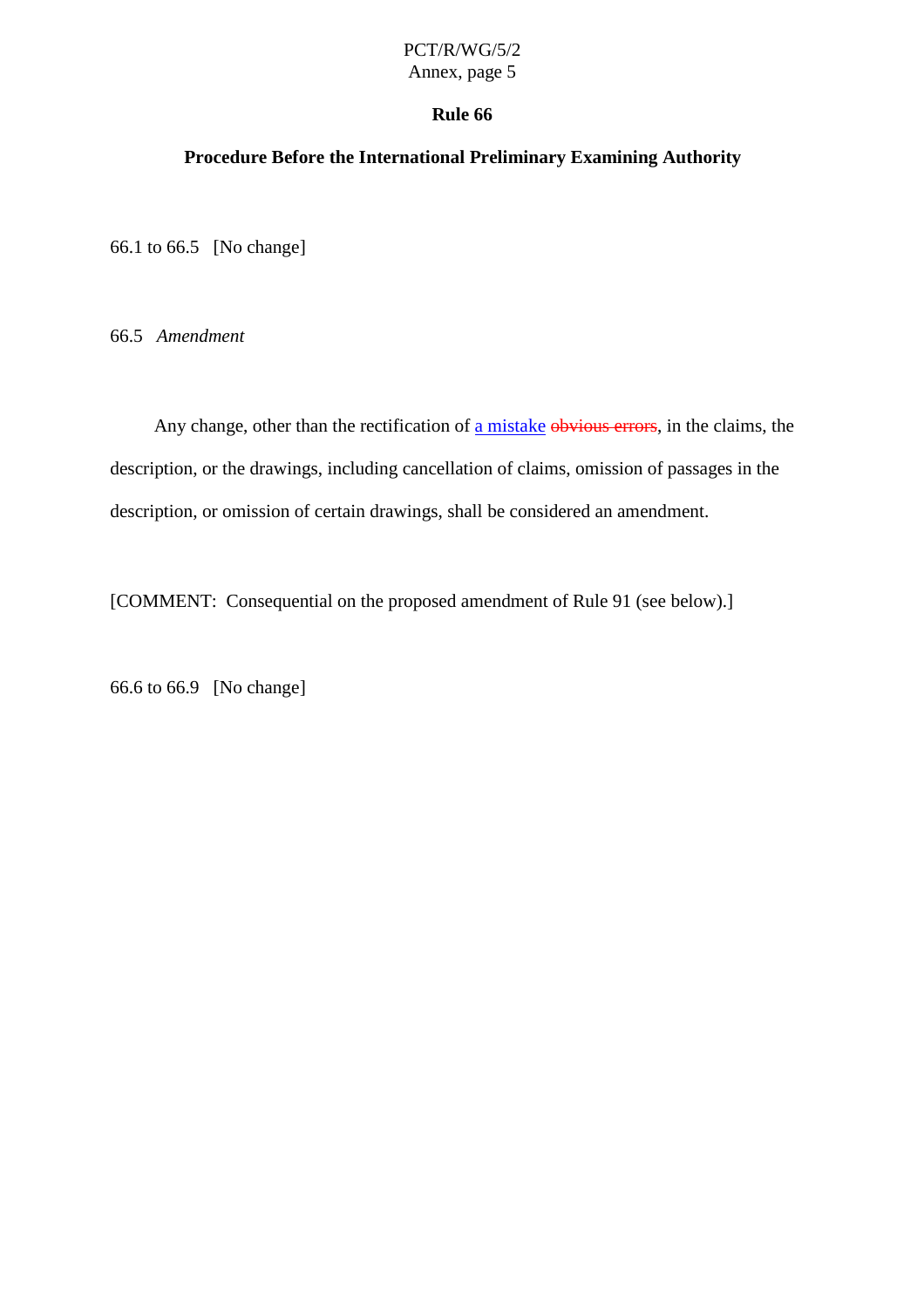#### **Rule 70**

# <span id="page-8-0"></span>International Preliminary Report on Patentability by **the International Preliminary Examining Authority (International Preliminary Examination Report)**

70.1to 70.15 [No change]

70.16 *Annexes to the Report*

Eachre placement sheet under Rule 66.8(a) or (b), each replacement sheet containing amendments under Article 19 and each replacement sheet containing rectifications of a mistake obvious errors authorized under Rule  $91.1(b)(iii) 91.1(e)(iii)$  shall, unless supersed ed by later replacement sheets or amendments resulting in the cancellation of entire sheets under Rule 66.8(b), be annexed to the report. Amendments under Article 19 which have been considered as reversed by an amendment under Article 34 and letters under Rule 66.8 shall not beannexed.

70.17 [Nochange]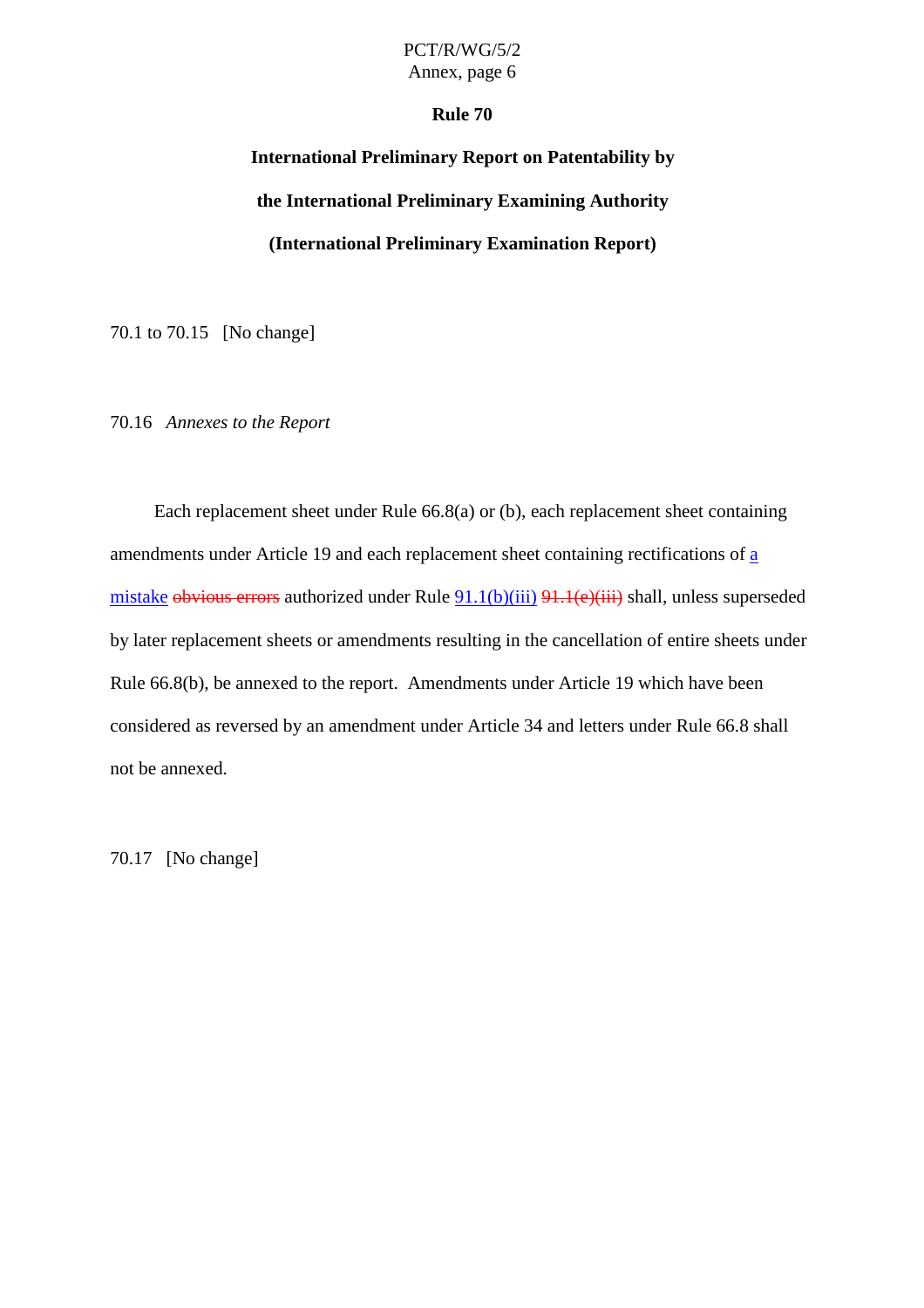## Rule91["clean" copy]<sup>3</sup>

#### **Rectification of Mistakes in**

#### **the International Application and Other Documents**

<span id="page-9-0"></span>91.1 *Rectification of Mistakes*

(a) A mistake in the international application or other docume nt submitted by the applicant may, subject to paragraphs (b) to (e) and Rules 91.2 and 91.3, be rectified on the request of the applicant.

(b) A rectification shall be made only if it is authorized by "the relevant authority," that istosay:

(i) by the receiving Office if the mistake is in the request;

(ii) by the International Searching Authority if the mistake is in any part of the international application other than the request, or in any amendment or correction of that application, or in any docum entsubmitted to that Authority;

(iii) by the International Preliminary Examining Authority if the mistake is in any part of the international application other than the request, or in any amendment or correction of that application, or in any document su bmitted to that Authority;

<sup>&</sup>lt;sup>3</sup> Comments on particular provisions appear only in the "marked -up" copy following.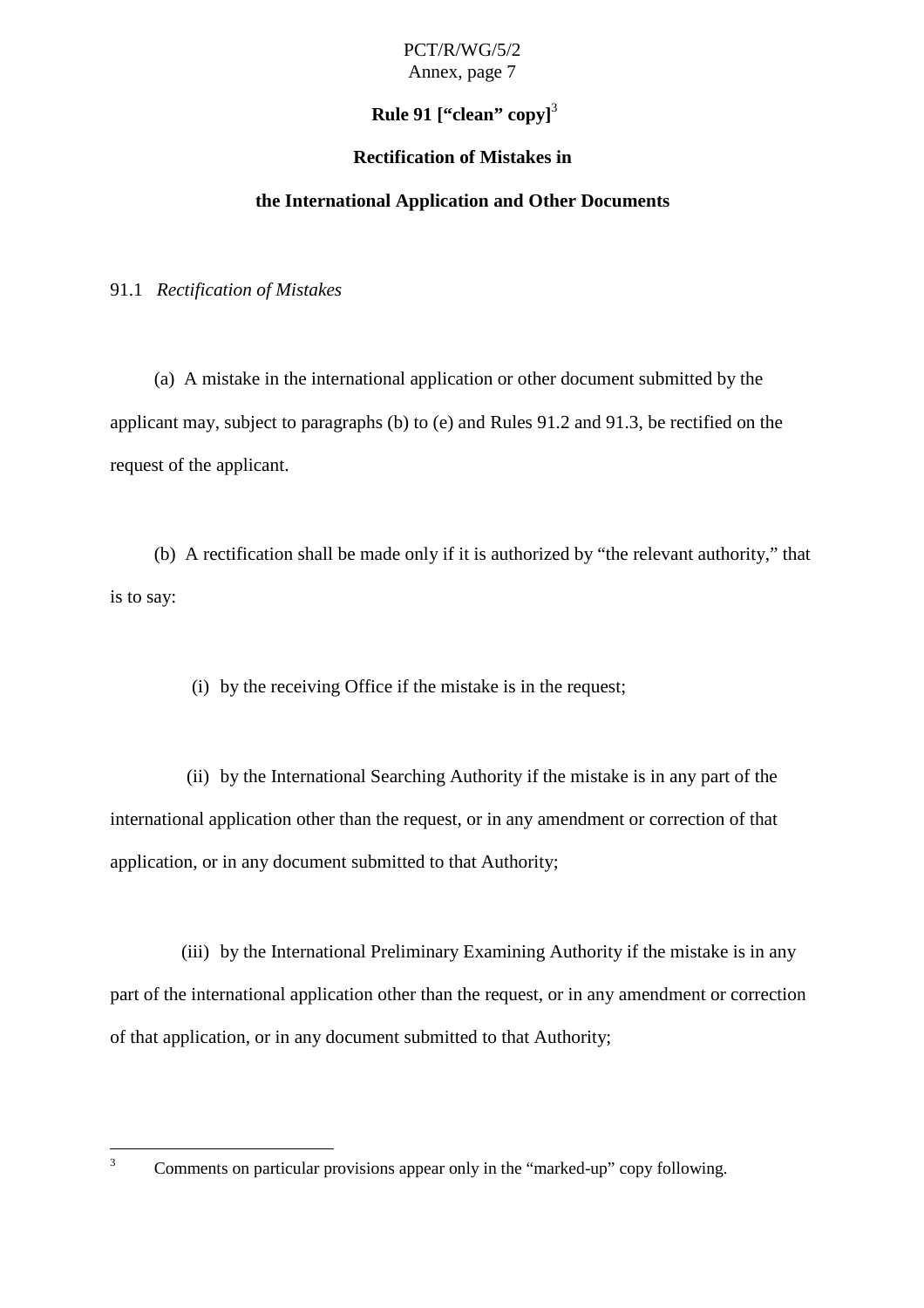*[Rule 91.1(b), continued]*

(iv) by the International Bureau if the mistake is in any document, other than the international application or amendments or corrections to that application, submitted to the International Bureau.

(c) The relevant authority shall authorize are ctification if it finds that, as at the applicabledate under paragraph (d), the alleged mistake was clearly a mistake and that the meaning which would result from the proposed rectification was clearly the same as the meaning intended in the international application or other document; otherwise, the relevant authority shall refuse to authorize the rectification. In the case of a mistake in the description, the claims or the drawings, orinanamendment thereo for a correction thereof under Rule 26, that findingshall be made on the basis of what a personskilled in the art would have understood, as at the applicable date under paragraph (d), from reading the international application or the amendment or correc tion.

(d) For the purposes of paragraph  $(c)$ , the applicable date shall be:

(i) in the case of a mistake in the international application, the international filing date;

(ii) in the case of a mistake in any other document, including an amendment or a correction of the international application, the date on which that document was submitted.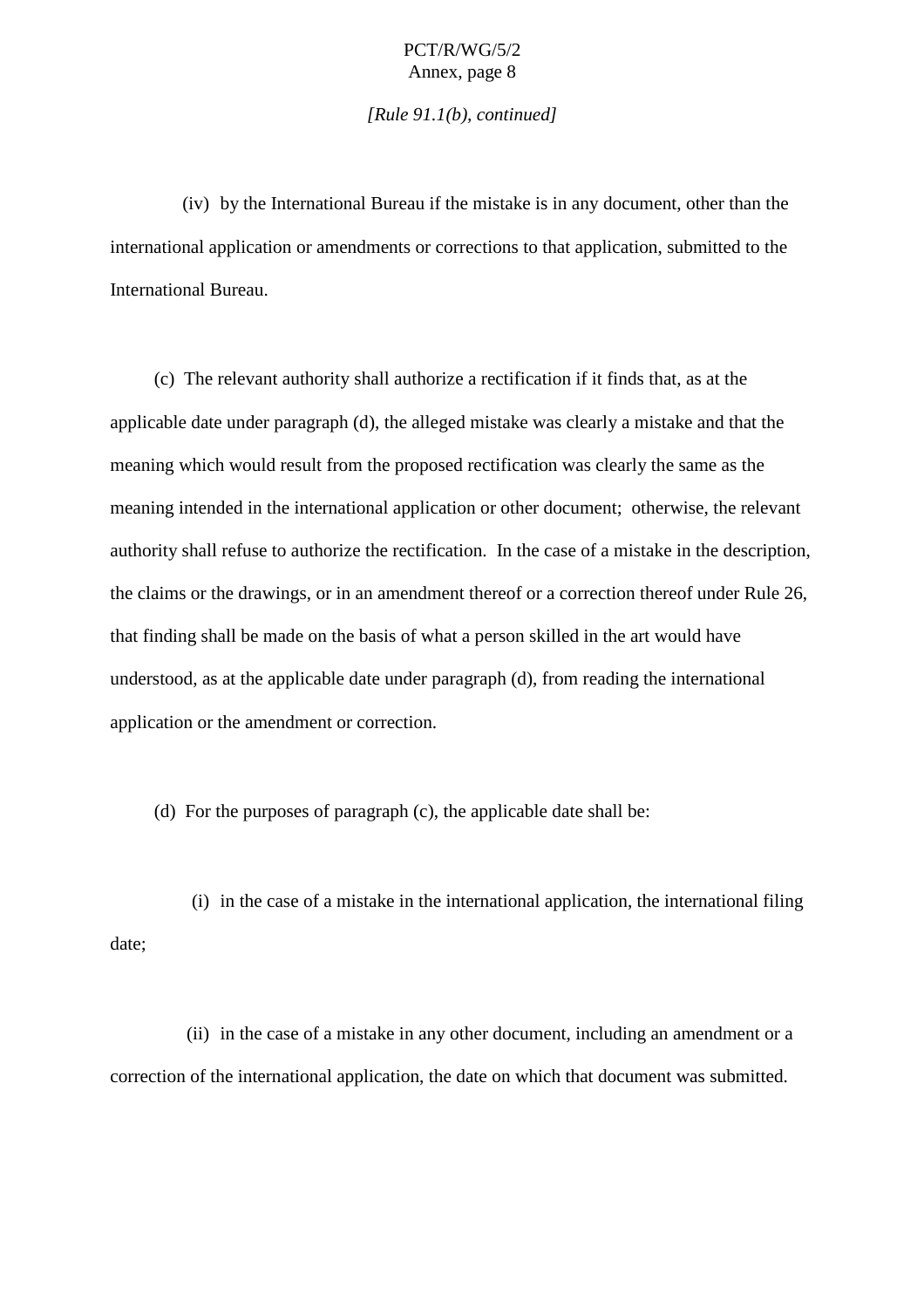*[Rule 91.1, continued]*

<span id="page-11-0"></span>(e) The omission of an entire element or sheet of the international applicationshall not berectifiable under this Rule [, but nothing in thi sRule shall prevent the inclusion under Rule 20.5 of a missing part containing an entire element or sheet].

(f) Where the receiving Office, the International Bureau, the International Searching Authority or the International Preliminary Examining Author ity discovers what appears to be arectifiable mistake in the international application or other document, it may invite the applicant to request rectification in accordance with this Rule.

#### 91.2 *Requests for Rectification*

(a) The request for rectificat ionshall be submitted to the relevant authority within the following time limit, as applicable:

(i) where the relevant authority is the receiving Office, the International Bureau or the International Searching Authority, [26] [27] [28] months from the pr iority date;

(ii) where the relevant authority is the International Preliminary Examining Authority, the time when that Authority begins to draw up the international preliminary examination report.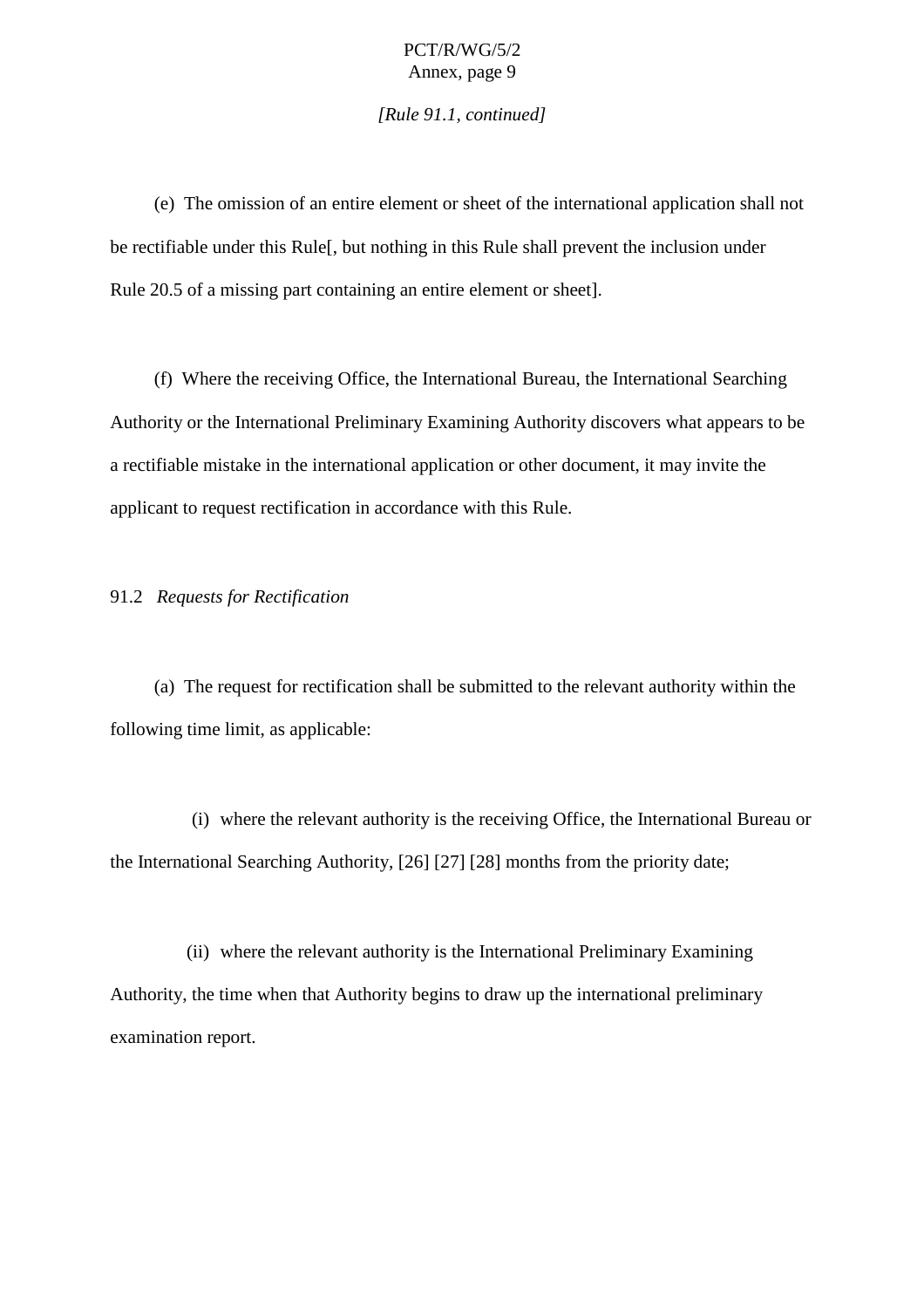*[Rule 91.2, continued]*

<span id="page-12-0"></span>(b) The request for rectificatio nshall contain the following indications:

(i) anindication to the effect that rectification of a mistake is requested;

(ii) the mistake to be rectified; and

(iii) the proposed rectification;

and may, at the option of the applicant, contain:

(iv) ab rief explanation of the mistake and the proposed rectification.

(c) Rule 26.4 shall apply *mutatis mutandis* as to the manner in which are ctification shallberequested.

91.3 *Authorization of Rectifications*

(a) The relevant authority shall promptly de cide whether, in accordance with Rule 91.1(c), to authorize or refuse to authorize the rectification and shall promptly notify the applicant and the International Bureau of the authorization or refusal and, in the case of refusal, of the reasons therefor.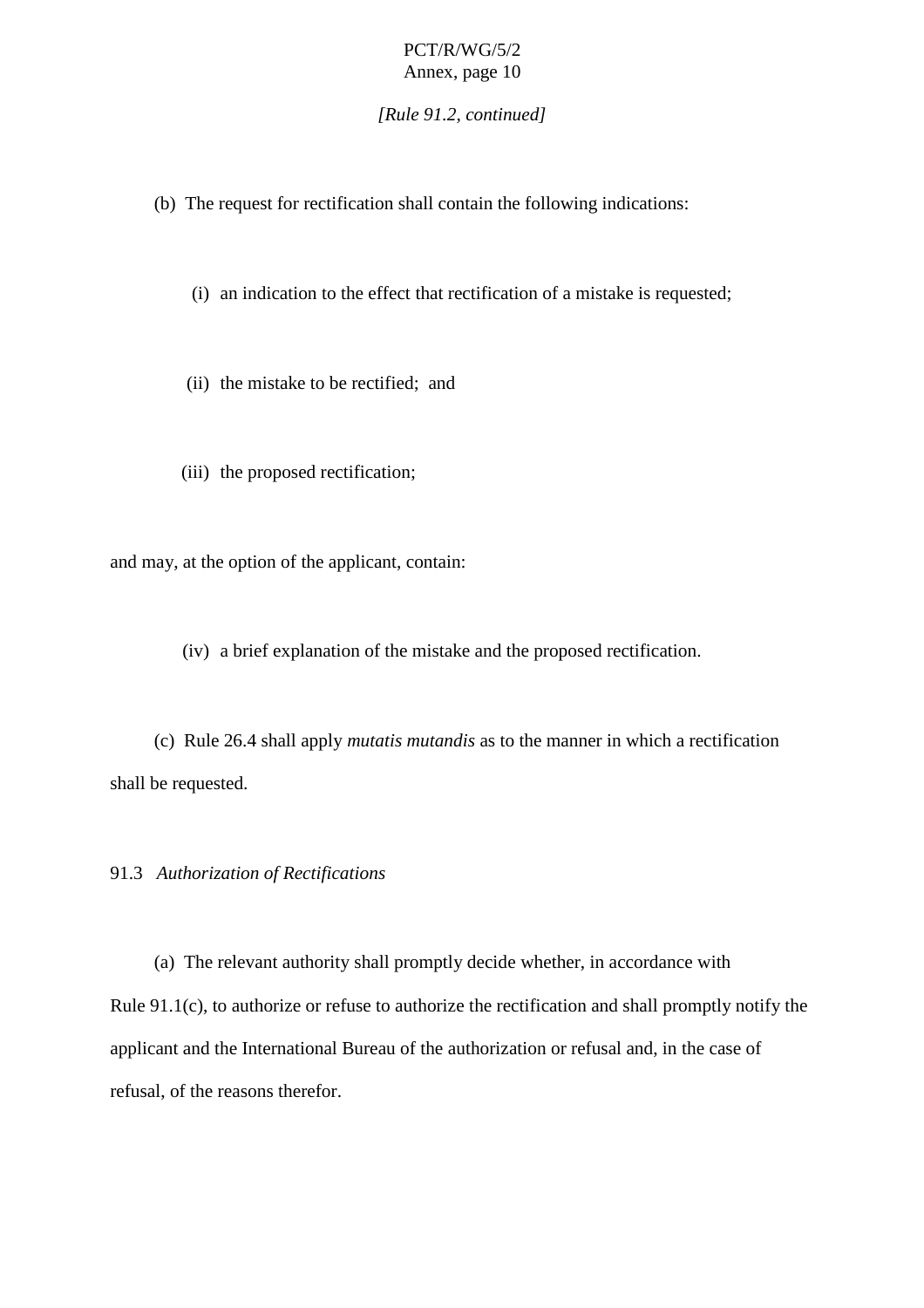*[Rule 91.3, continued]*

(b) Where the rectification is authorized by the relevant authority, it shall be made in the international application or other document concerned as provided in the Administrative Instructions.

(c) Where a rectification is autho rized by the relevant authority, it shall be effective:

(i) in the case of a mistake in the international application, from the international filing date;

(ii) in the case of a mistake in another document, including an amendment or a correction of the in ternational application, from the date on which that document was submitted.

(d) Where authorization of the rectification is refused, the International Bureau shall, upon request submitted to it by the applicant within [one month] [two months] from the d ate of the decision by the relevant authority, and subject to the payment of a special fee whose amount shall be fixed in the Administrative Instructions, publish the request for rectification, the reasons for refusal by the relevant authority and any furt her brief comments that may be submitted by the applicant, if possible to gether with the international application. A copy of that request, of those reasons and of those comments (if any) shall if possible beincluded in the communication under Article 20 where a copy of the pamphlet is not used for that communication or where the international application is not published by virtue of Article 64(3).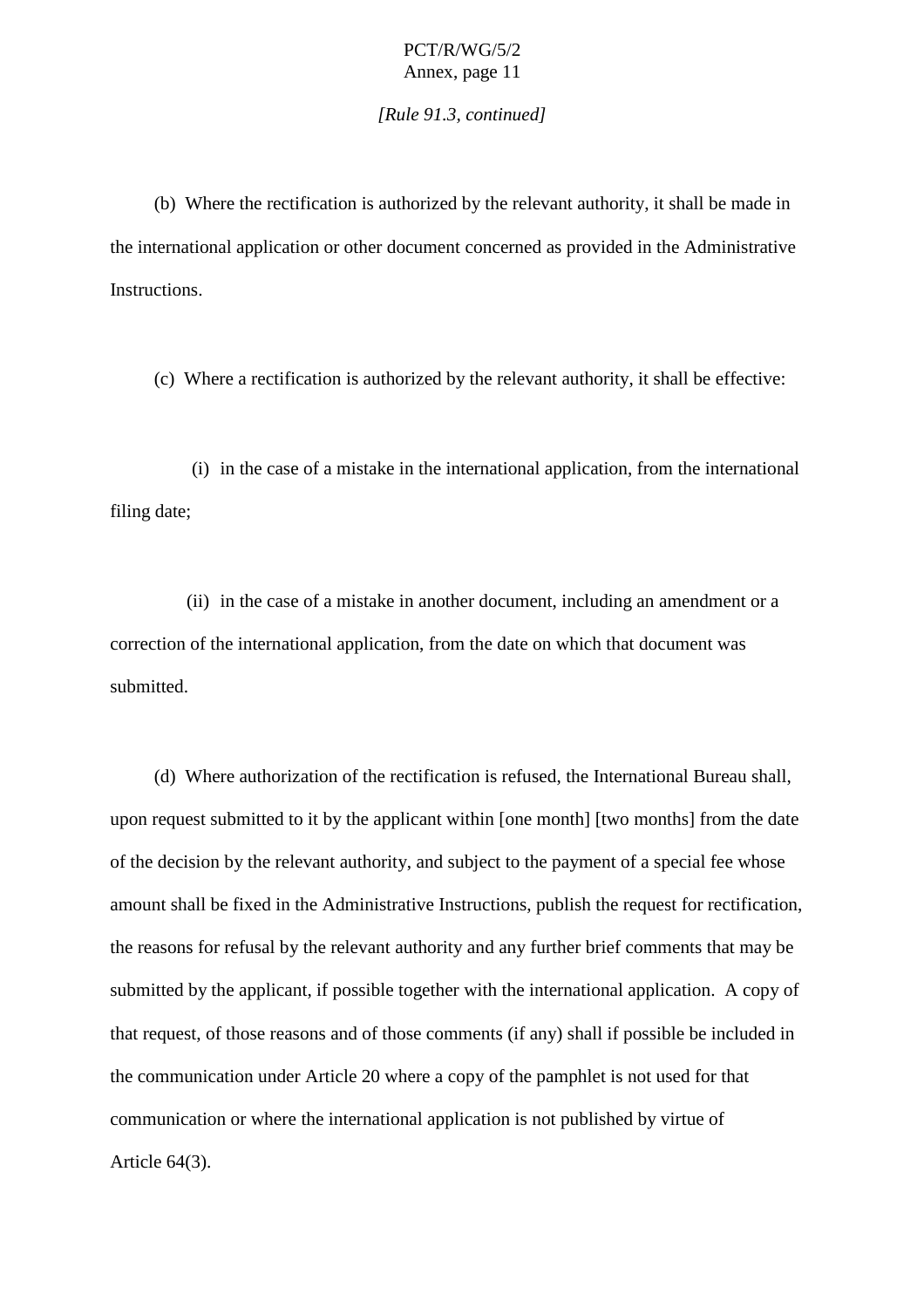# PCT/R/WG/5/2

### Annex, page 12

#### **Rule 91 ["marked -up" copy]**

#### <span id="page-14-0"></span>**Rectification of Mistakes in the International Application**

#### **and Other Obvious Errorsin** Documents

91.1 *Rectification of Mistakes*

(a) **Amistake Subjecttoparagraphs**(b)to(g -quater), obvious errors in the

international application or other document papers submitted by the applicant may , subject to

paragraphs  $(b)$  to  $(e)$  and  $Rule S91.2$  and  $91.3$ , be rectified on the request of the applicant.

[COMMENT:AlthoughthedraftSPLTusestheterm "correction" instead of "rectification" (seedraft SPLT Article 7(3) and draft SPLT Rule  $7(2)$ ), it is proposed, in the context of PCT Rule 91, t ocontinue to use the term "rectification" so as to maintain the distinction between "amendments" of the description, claims or drawings (under Articles 19 and 34) and "corrections" of formal defects (under Article 14 and Rule 26).]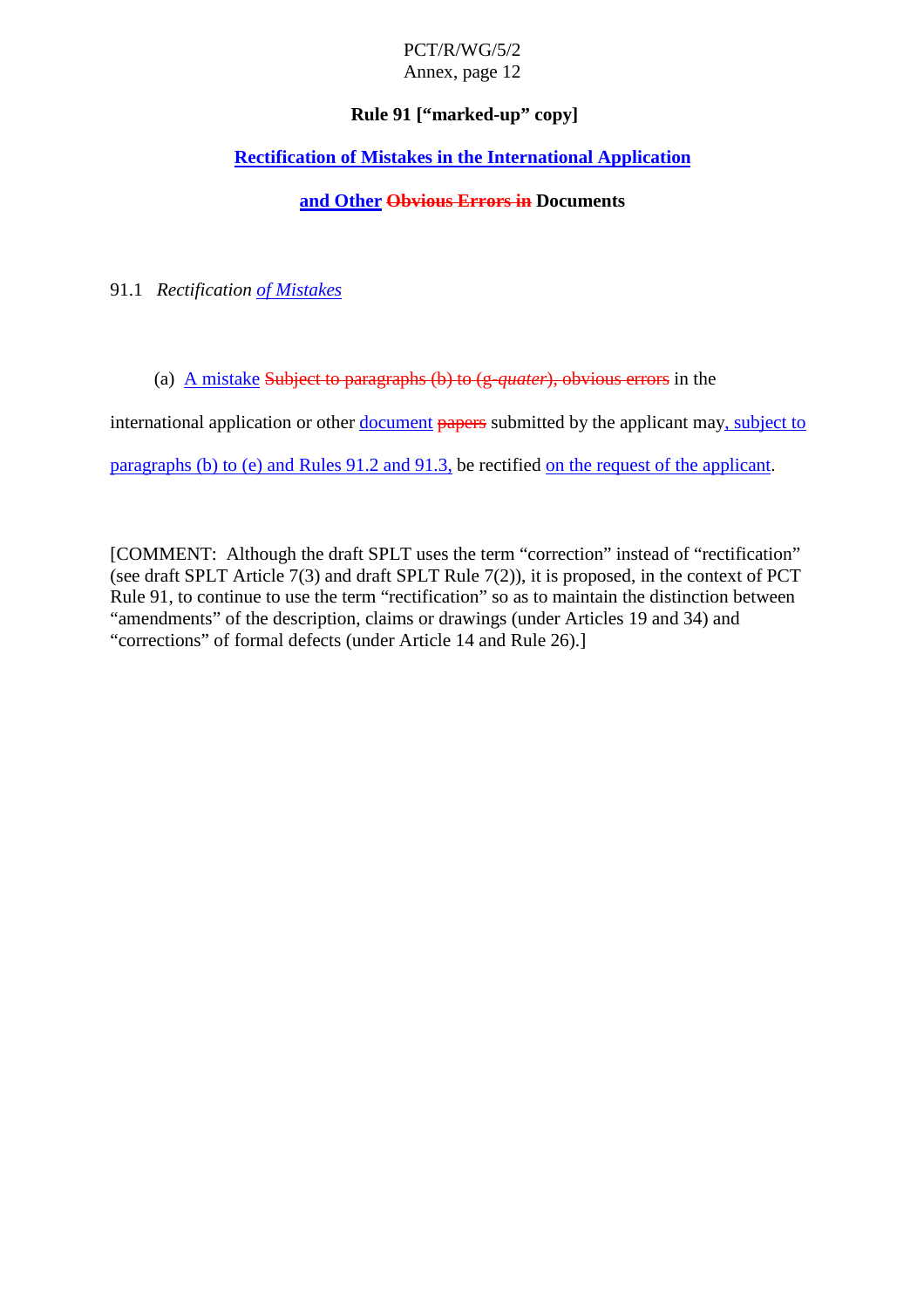*[Rule 91.1, continued]*

(b)  $(e)$  A Nonectification shall be made only if it is authorized by "the relevant" authority," that is to say except with the express authorization :

(i) by  $\theta$  of the receiving Office if the mistake errorisin the request ;  $\frac{1}{2}$ 

(ii) by  $\theta$ fthe International Searching Authority if the mistake errorisinany part of the international application other than the request critical spendment or correction of that application, or in any document papersubmitted to that Authority ;  $\frac{1}{2}$ ;

(iii) by of the International P reliminary Examining Authority if the mistake erroris in any part of the international application other than the request correspondent or in any amendment or correction of that application, orinany document papersub mitted to that Authority ;  $\frac{1}{2}$ ;

(iv) by  $\theta$  the International Bureau if the mistake errorisinany document paper, other than the international application or amendments or corrections to that application, submitted to the International Bureau.

[COMMENT:The purpose of the proposed amendment is to clarify that "the relevant" authority" referred to in paragraphs  $(c)$ ,  $(f)$  and  $(g)$  of Rule 91.1 and paragraphs  $(b)$ ,  $(c)$ ,  $(d)$ and(e) of Rule 91.2 is the receiving Office, the International Searching Authority, the International Preliminary Examining Authority or the electron electronal Bureau, as the case may be.]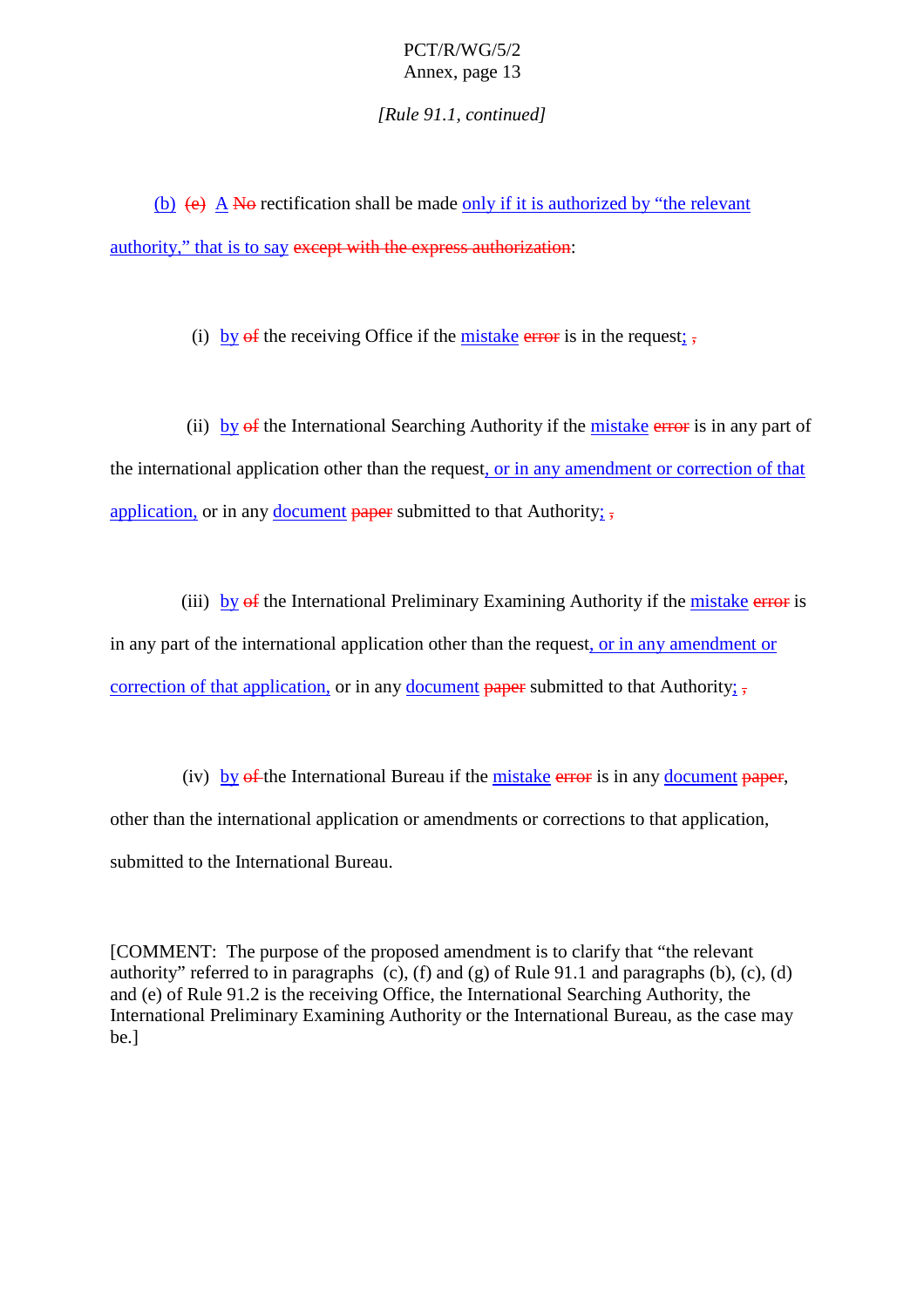#### *[Rule 91.1, continued]*

| (c) (b) Errorswhichareduetothefactthatsomethingotherthanwhatwasobviously              |
|---------------------------------------------------------------------------------------|
| intendedwaswrittenintheinternationalapplicationorotherpapershallberegardedas          |
| obviouse rrors. Therectificationitselfshallbeobviousinthesensethatanyonewould         |
| immediatelyrealizethatnothingelsecouldhavebeenintendedthanwhatisofferedas             |
| rectification. Therelevantauthorityshallauthorizearectificationifitfindsthatasatthe   |
| applicabledateunderparagraph(d),theallegedmistakewasclearlyamistakeandthatthe         |
| meaningwhichwouldresultfromtheproposedrectificationwasclearlythesameasthe             |
| meaningintendedintheinternationalapplicationorotherdocumen t;otherwise,therelevant    |
| authorityshallrefusetoauthorizetherectification.Inthecaseofamistakeinthedescription,  |
| theclaimsorthedrawings,orinanamendmentthereoforacorrectionthereofunderRule26,         |
| that findings hall be made on the<br>basisofwhatapersonskilledintheartwouldhave       |
| understood, asatthe applicabled at eunderparagraph(d), from reading the international |
| applicationortheamendmentorcorrection.                                                |

[COMMENT: Noting the discussion by the Working Group at its hirds ession, it is proposed to make the requirements under this paragraph more realistic and, in the case of a mistake in the description, claims or drawings, to refer to a "person skilled in the art" rather than "anyone" when determining whether such amistake is rectifiable.] "anyone" when determining whether such a mistake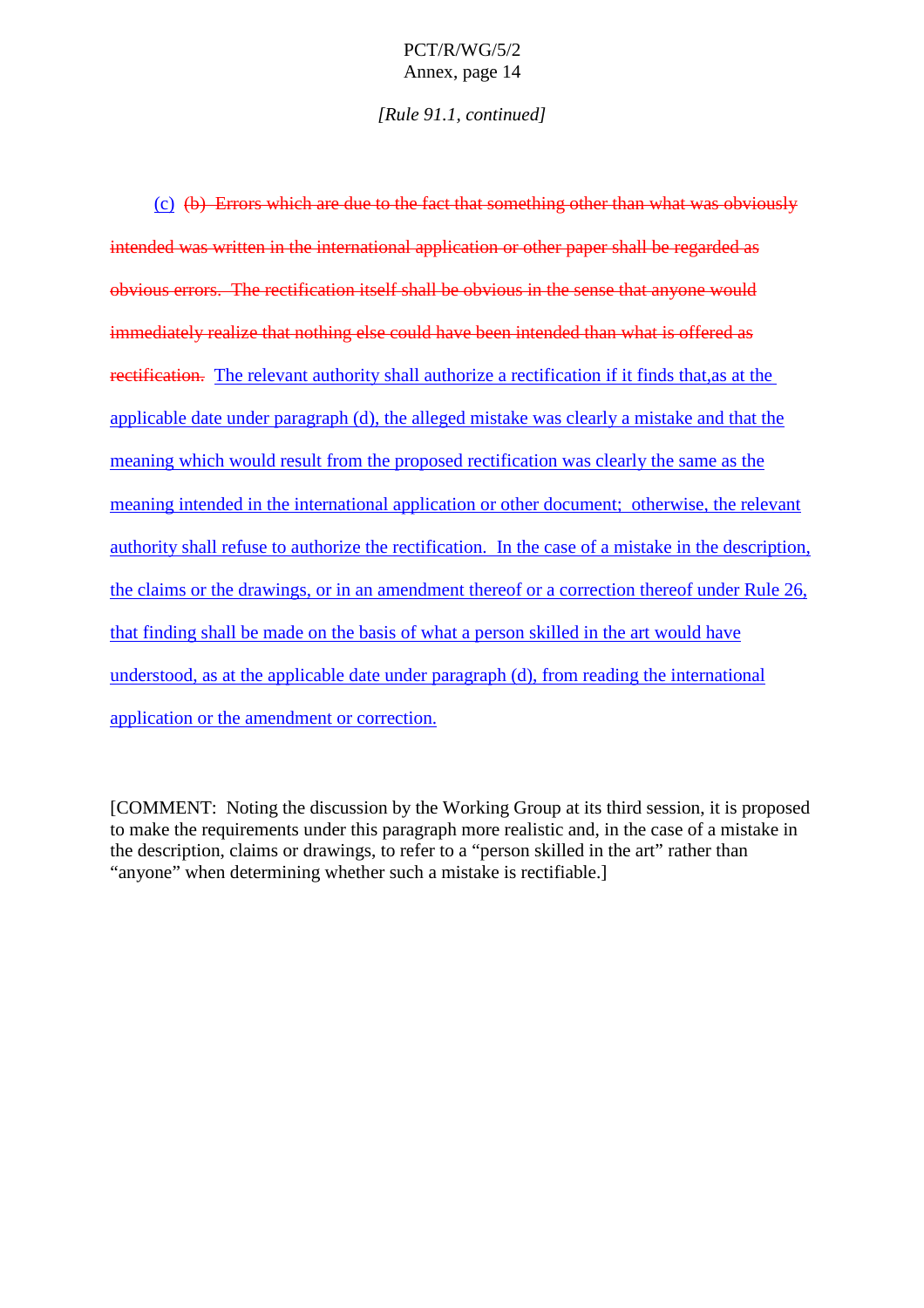*[Rule 91.1, continued]*

 $(d)$  Forthe purposes of paragraph  $(c)$ , the applicable date shall be:

(i) in the case of a mistake in the international application, the international filing

date;

(ii) in the case of a mistake in any other docum ent, including an amendment or a

correction of the international application, the date on which that document was submitted.

[COMMENT: A finding under paragraph (c) would thus be made: (i) where the mistake was in the description, claims or drawings: o nthe basis of what a person skilled in the art would have understood, as at the international filing date, from reading the international application; (ii) where the mistake was in the request: on the basis of what the person in the receiving Office in charge of authorizing the request for rectification would have understood, as at the international filing date, from reading the international application; (iii) where the mistake is in an amendment or a correction of the international application, on the basis of what a person skilled in the art would have understood, at the time on which the amendment or correction in question was submitted, from reading the amendment or correction; (iv) where the mistake is in any other document: on the basis of which at the person in the relevant authority in charge of authorizing the request for rectification would have understood, at the time on which the documentinguestion was submitted, from reading that document.]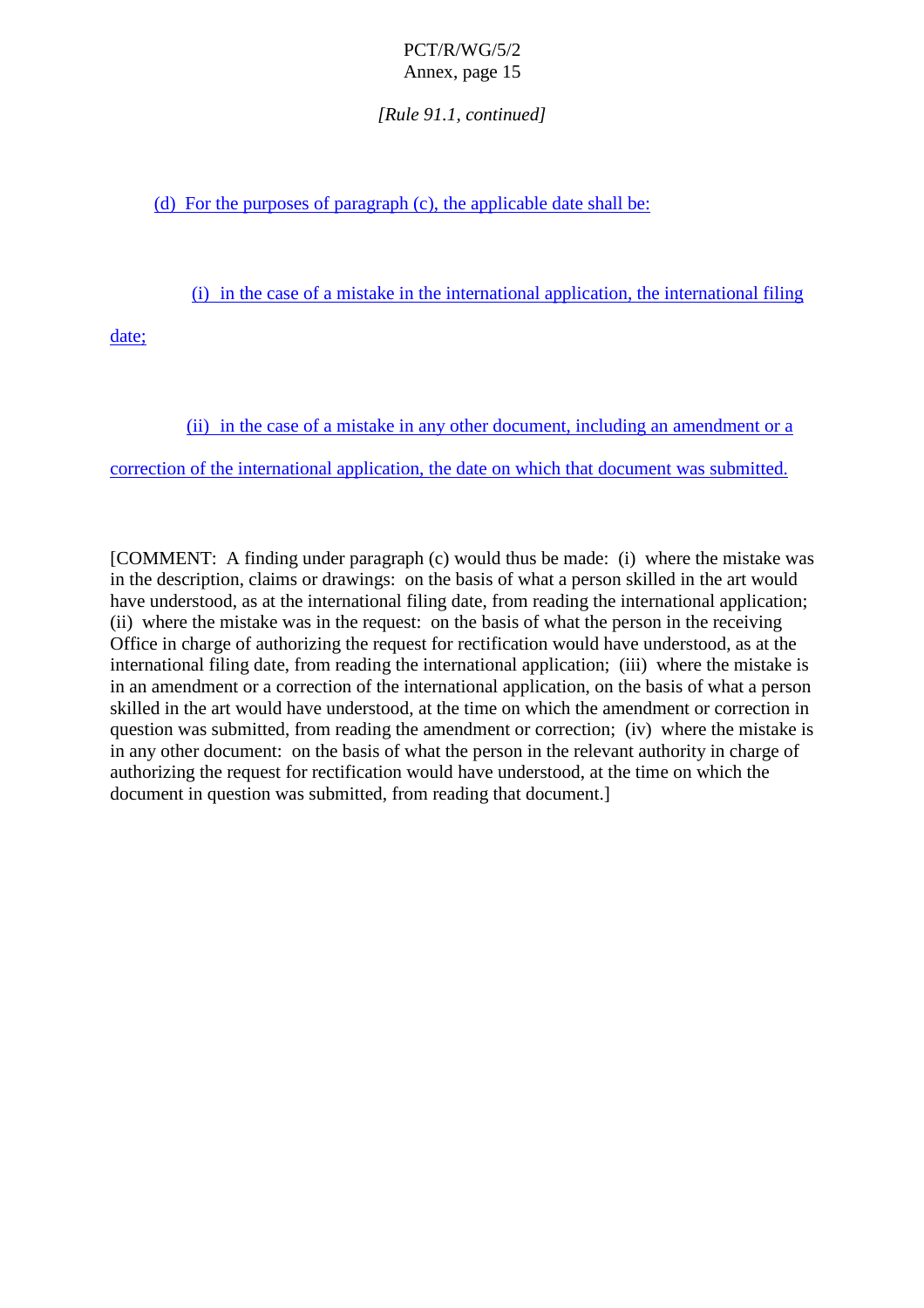*[Rule 91.1, continued]*

(e) (e) Theomission Omissions of an entire element sorsheet softhe international application, even if clearly resulting from inattention, at the stage, for example, of copying or assembling sheets, shall not be rectifiable under this Rule [, but nothing in this Rule shall prevent the inclusion under Rule 20.5 of a missing part containing an entire element or sheet ] .

[COMMENT:The words in square brackets would be included only if the proposed amendments of Rule 20 indocument PCT/R/WG/4/2 relating to inclusion of "missing part s" proceed at the same time as the present amendments; otherwise, those words would need to be added at a later date when Rule 20 is amended.]

(f) (d) Where the receiving Office, the International Bureau, the International Searching Authority or the International Preliminary Examining Authority discovers Rectification may be made on the request of the applicant. The authority having discovered what appears to be are ctifiable mistake in the international application or other document, it anobvious err or may invite the applicant to present a request for rectification as provided inparagraphs (e)to (g-quater) in accordance with this Rule 26.4 shall apply *mutatis mutandis* to the manner in which rectifications shall be requested.

[COMMENT: Clarif ication only. It is proposed to move the last sentence of present  $paragnh(d) toproposed new Rule 91.2(b) (see below).$ ]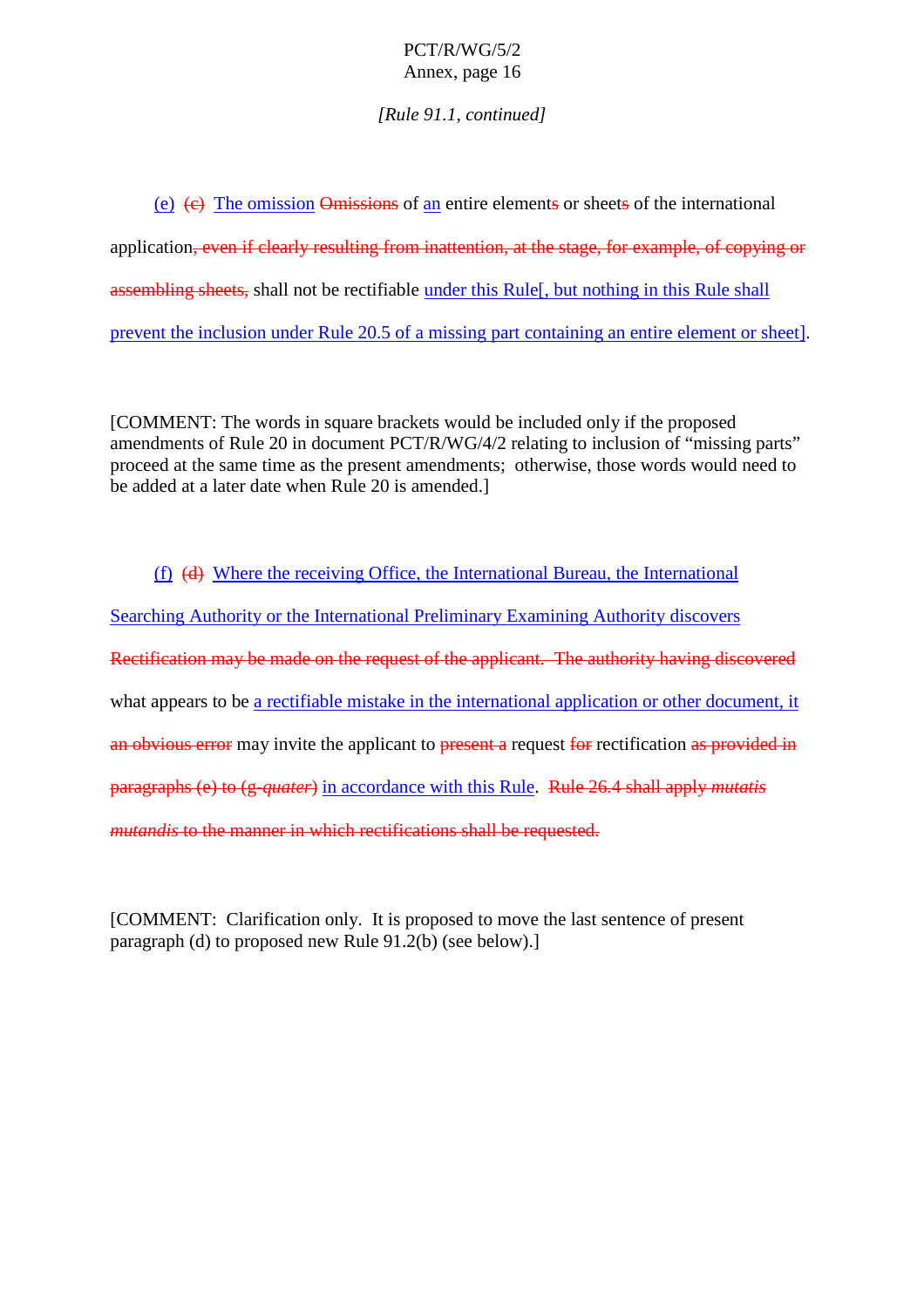#### <span id="page-19-0"></span>91.2 *Requests for Rectification*

(a) The request for rectification shall be submitted to the relevant authority within the following time limit, as applicable Fhe authorization for rectification referred to inparagraph (e) shall, subject to paragraphs (g -*bis*), (g -*ter*) and (g -*quater*), be effective :

[COMMENT: It is proposed to fix a clear time limit for the submission of the request for rectification by the applicant rather than, as under present Rule 91.1(g), making the effectiveness of the authorization for rectification dependent on the timely receipt by the International Bureau of the authorization (and hence of the time lyproces sing by the relevant authority of the request for rectification).]

(i) where the relevant authority is  $i$  tis given by the receiving Office , the

International Bureau or by the International Searching Authority, [26] [27] [28] months if itsnotification to the International Bureau reaches that Bureau before the expiration of 17

months from the priority date;

[COMMENT:Existingitems(i)and(iii)weredesigned to ensure that a rectification authorized during the Chapter I procedure (if the applicant did not request international preliminary examination under Chapter II) would be included in the international application as published 18 months from the priority date, noting also that the application had to enter the national phase of processing 20 months from the priority date. Where the applicant requested international preliminary examination under Chapter II, present item (ii) provided for rectifications to be made after the publication of the application but before the applicant entered the national phase 30 months from the priority date. However, the time limit for entering the national phase under Chapters I and II is now the same, namely, 30 months from the priority date, so it does not seem necessary to maintain the present distinction between Chapters I and II in this respect. It is therefore proposed to link the time limit for rectification to the time for national phase entryinal lcases. Under Chapter I, a time limit towards the end of the 30 month period seems appropriate.]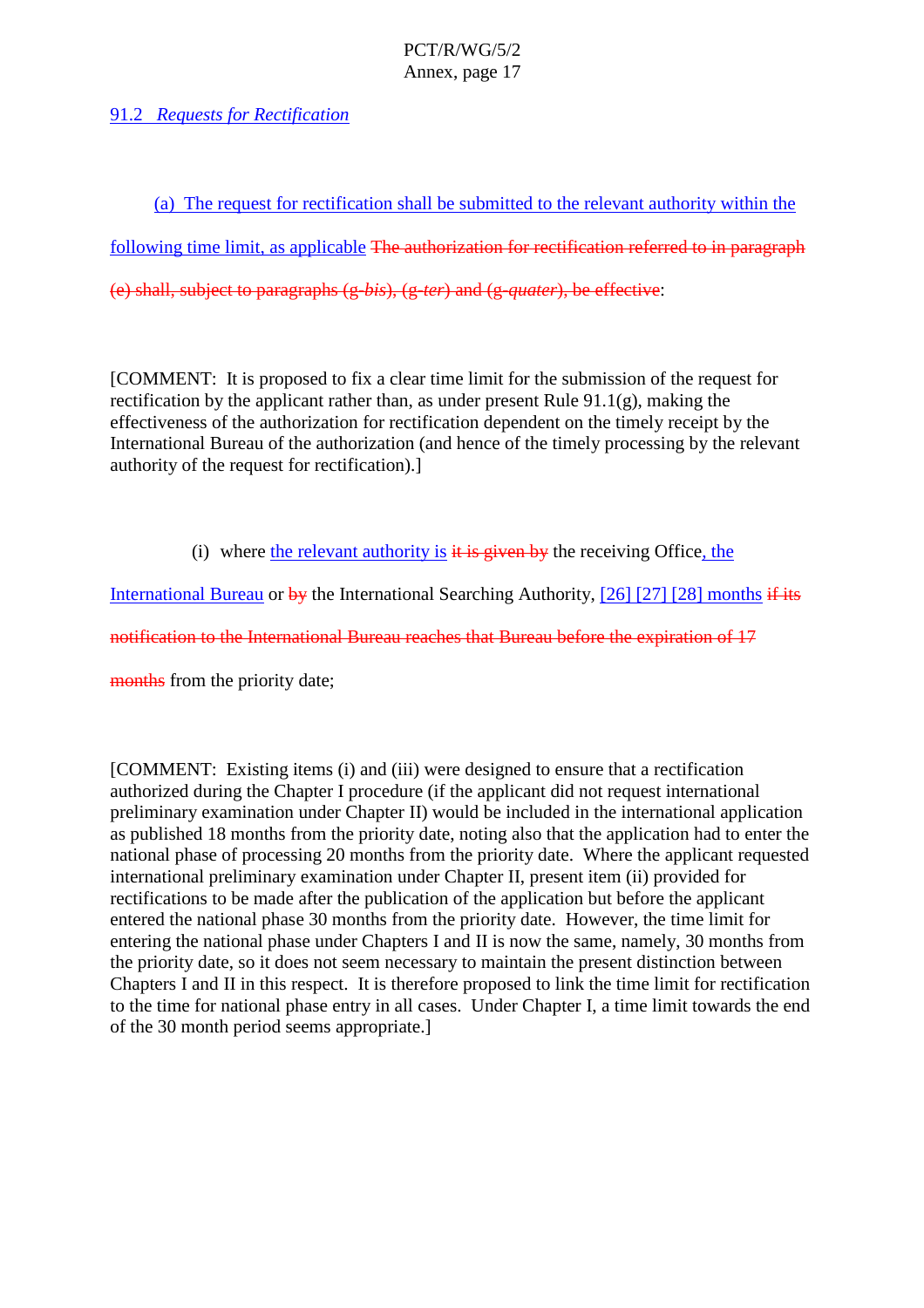*[Rule 91.2(a), conti nued]*

(ii) where the relevant authority is it is given by the International Preliminary

Examining Authority, the time when that Authority begins to draw up if it is given before the

 $estabilish$  mentof the international preliminary examination report  $\ddot{i}$ 

[COMMENT:SeetheComment concerning item (i). Where the applicant requests international preliminary examination under Chapter II, slightly different considerations apply since the International Preliminary Examining Authority will be actively processing the application. Each replacements heet containing a rectification of a mistake authorized by the International Preliminary Examining Authority is annexed to the international preliminary examination report (see Rule 70.16 as proposed to be amended, above). The appropriate time limit therefore would be the time when the Authority begins to draw up the international preliminary examination report.]

(iii) where it is given by the International Bureau, if it is given before the expiration

of 17 months from the priority date.

[COMMENT: Rectification by the International Bureau is dealt with in proposed amended  $item(i).]$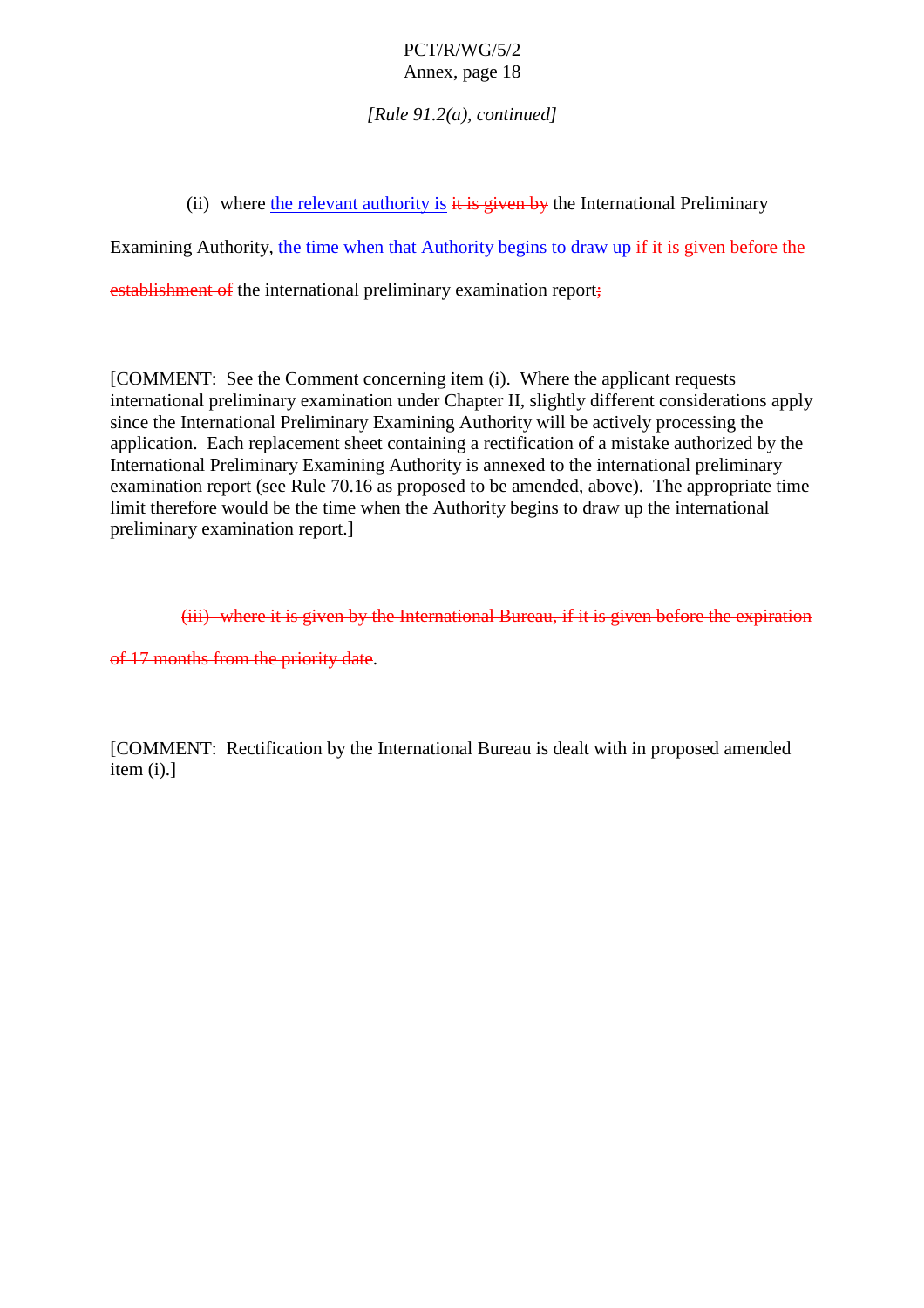*[Rule 91.2, continued]*

(b) The request for rectification shall contain the following indications:

(i) an indication to the effect that recti fication of a mistake is requested;

(ii) the mistake to be rectified; and

(iii) the proposed rectification;

[COMMENT: See PLT Rule 18(1)(a)(i), (iii) and (iv). The indication under PLT Rule  $18.1(a)(ii)$  (the number of the application or patent concerne d) is not included here since the request for rectification must be in the form of, or accompanied by, a letter identifying the international application to which it relates (see PCT Rule 92.1(a)). The indication under PLT Rule  $18.1(a)(v)$  (the name and ad dress of the requesting party) is not included since rectification may be made only on the request of the applicant (see paragraph (d), above).]

and may, at the option of the applicant, contain:

(iv) abrief explanation of the mistake and the proposed rec tification.

[COMMENT:Suchanexplanation would assist the relevant authority indeciding whether a rectification should be authorized. Note that Article 19(1) provides for a statement explaining amendments of the claims under that Article.

(c) Rule 26.4 shall apply *mutatismutandis* as to the manner in which are ctification

shall be requested.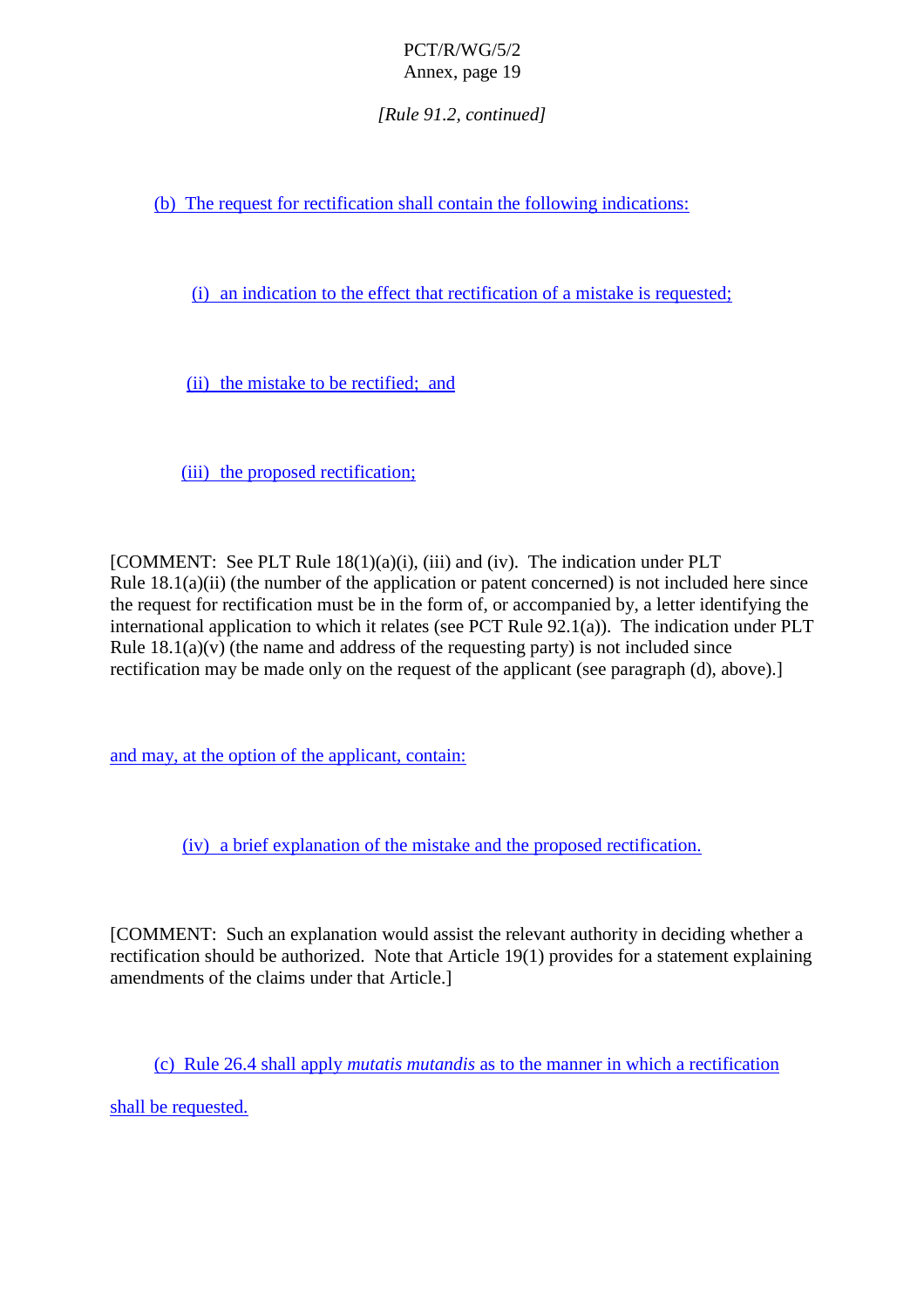<span id="page-22-0"></span>91.3 Authorization of Rectifications

(a)  $[91.1](f)$  The relevant authority shall promptly decide whether, in accordance with Rule 91.1(c), to authorize or r efuse to authorize the rectification and Any authority which authorizes or refuses any rectification shall promptly notify the applicant and the International Bureau of the authorization or refusal and, in the case of refusal, of the reasons therefor. The authority which authorizes are ctificationshall promptly notify the International Bureau accordingly.

[COMMENT:The proposed amendments would align the wording with that used elsewhere in the amended Rule.]

(b) Where the rectification is authorized by the relevant authority, it shall be made in the international application or other document concerned as provided in the Administrative Instructions.

[COMMENT: Sections 325, 413, 511 and 607 of the Administrative Instructions would have to be modified.]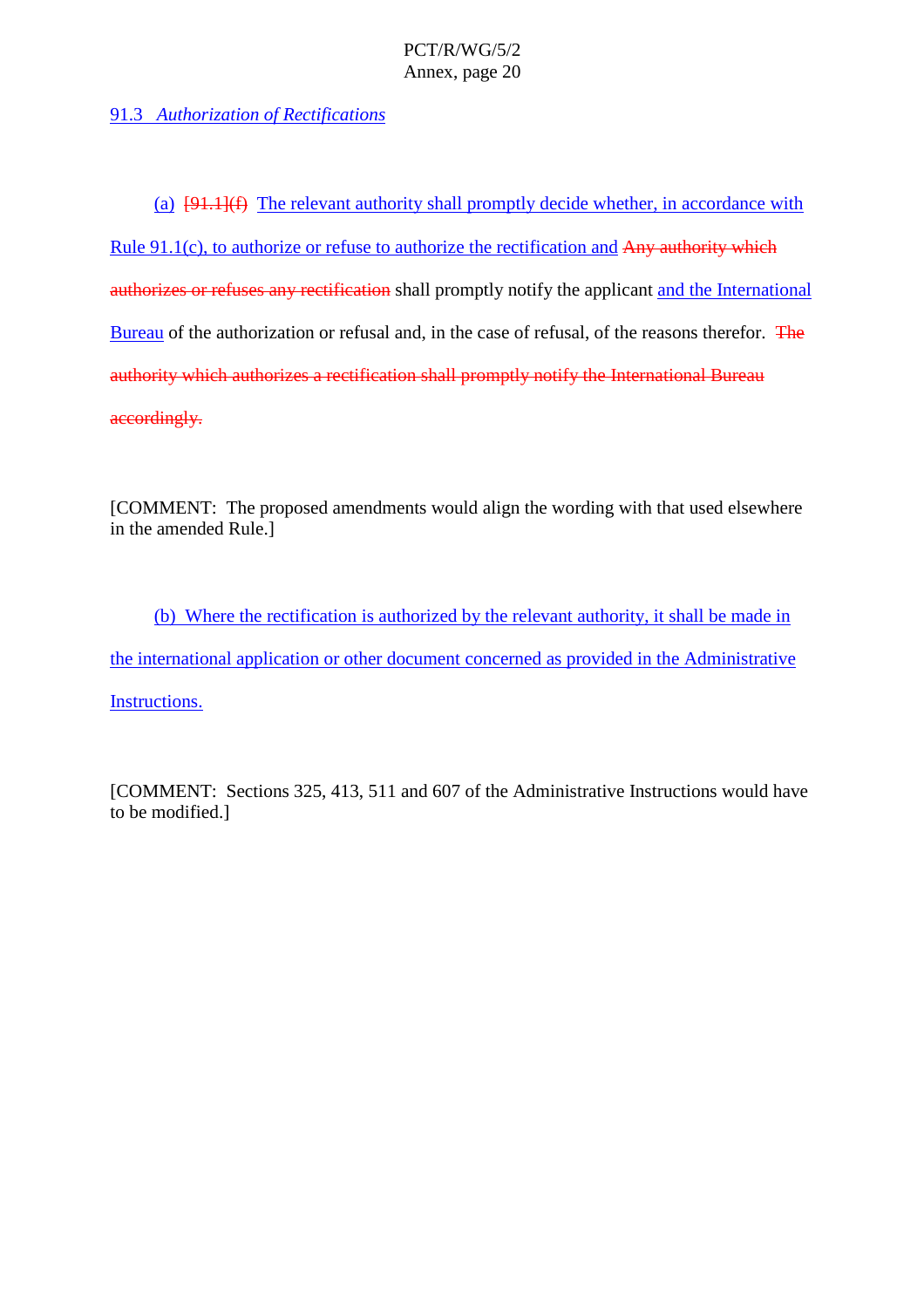*[Rule 91.3, continued]*

(c) Where a rectification is authorized by the relevant authority, it shall be effective:

(i) in the case of a mistake in the international application, from the international

filing date;

(ii) in the case of a mistake in another document, including an amendment or a

correction of the international application, from the date on which that document was

submitted.

[COMMENT: Proposed new paragraph (c) would clearly spell out the effective date of a rectification once authorized.]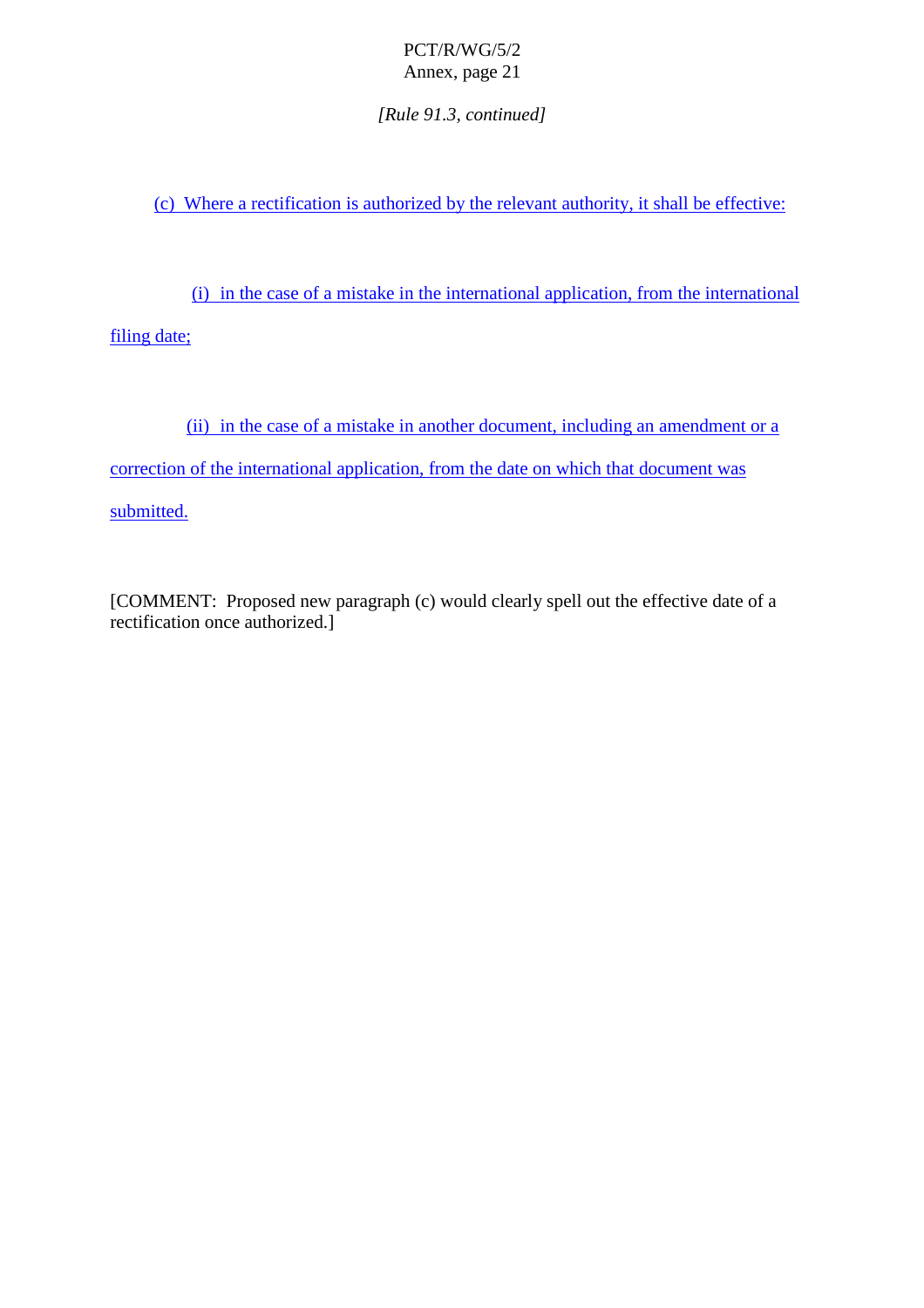#### *[Rule 91.3, continued]*

(d)  $[91,1]$ (f) Where the authorization of the rectification is was refused, the International Bureau shall, upon request submitted to it made by the applicant within [one month] [two months] from the date of the decision by the relev ant authority, prior to the time relevantunder paragraph (g *-bis*), (g -*ter*) or (g-*quater*) and subject to the payment of a special fee whose amount shall be fixed in the Administrative Instructions, publish the request for rectification, the reasons for refu salby the relevant authority and any further brief comments that may be submitted by the applicant, if possible together with the international application. A copy of that the request of those reasons and of those comments (if any) for rectificationshall if possible beincluded in the communication under Article 20 where a copy of the pamphletisnotused for that communication or where the international application is not published by virtue of Article  $64(3)$ .

[COMMENT: Under paragraph (d) as proposed to be amended, upon request of the applicant, the International Bureau would also publish information with regard to a request for rectification which was refused by the International Preliminary Examining Authority, even if the request for publication is received after international publication. This would fill agap which exists under the present Regulations: under present Rule 91.1(f), any request for publication of information with regard to a refuse drequest for rectification has to be received by the International Bureau prior to completion of technical preparations for international publication. In practice, this means that information concerning a request for rectification which has been refused by the International Preliminary Examining Authority after international publication is neither published normentioned in the international preliminary examination report: only authorized rectifications are annexed to that report (see present Rule 70.16; see also Rule 70.16 as proposed to be amended, abo ve).